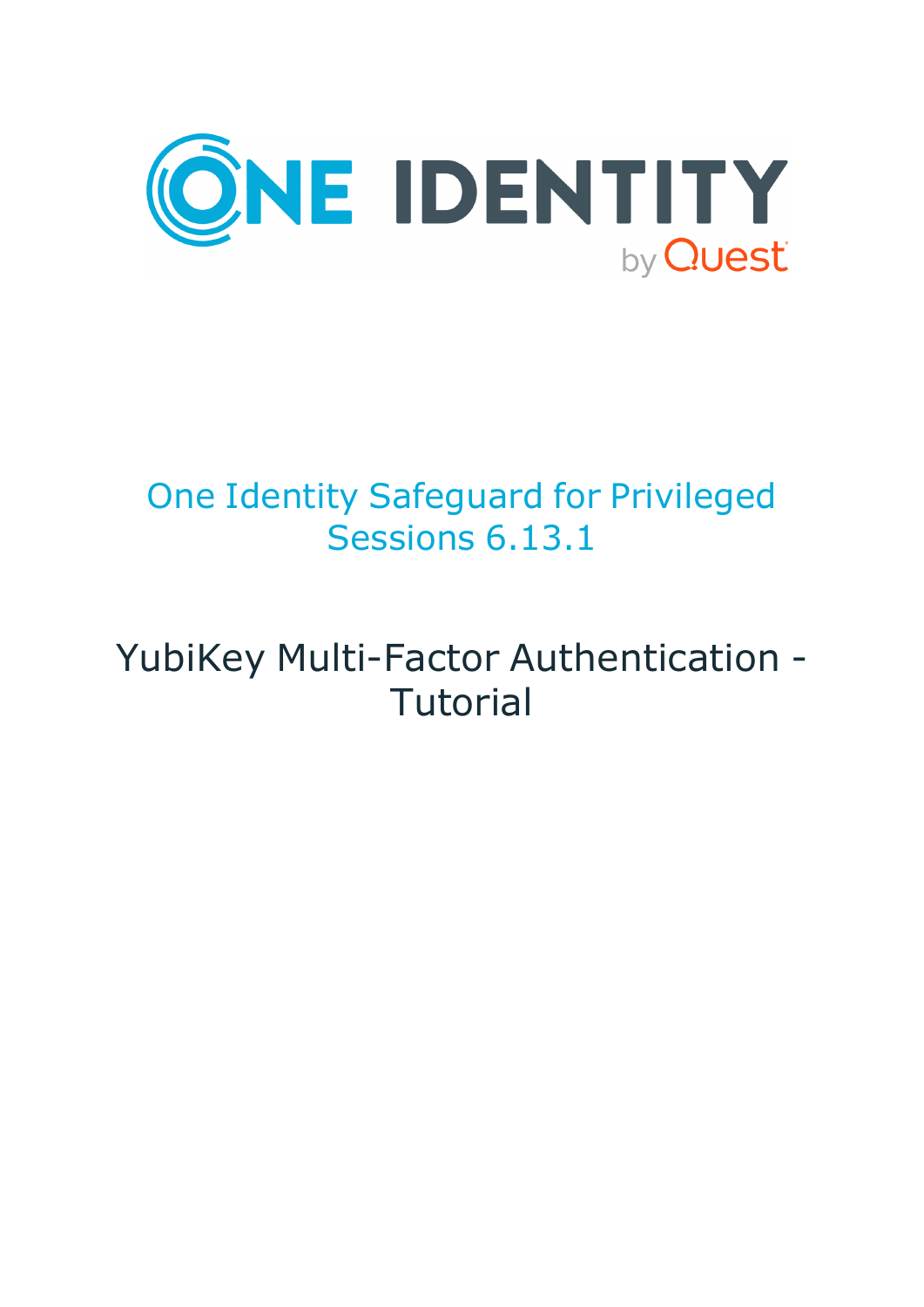#### **Copyright 2022 One Identity LLC.**

#### **ALL RIGHTS RESERVED.**

This guide contains proprietary information protected by copyright. The software described in this guide is furnished under a software license or nondisclosure agreement. This software may be used or copied only in accordance with the terms of the applicable agreement. No part of this guide may be reproduced or transmitted in any form or by any means, electronic or mechanical, including photocopying and recording for any purpose other than the purchaser's personal use without the written permission of One Identity LLC .

The information in this document is provided in connection with One Identity products. No license, express or implied, by estoppel or otherwise, to any intellectual property right is granted by this document or in connection with the sale of One Identity LLC products. EXCEPT AS SET FORTH IN THE TERMS AND CONDITIONS AS SPECIFIED IN THE LICENSE AGREEMENT FOR THIS PRODUCT, ONE IDENTITY ASSUMES NO LIABILITY WHATSOEVER AND DISCLAIMS ANY EXPRESS, IMPLIED OR STATUTORY WARRANTY RELATING TO ITS PRODUCTS INCLUDING, BUT NOT LIMITED TO, THE IMPLIED WARRANTY OF MERCHANTABILITY, FITNESS FOR A PARTICULAR PURPOSE, OR NON-INFRINGEMENT. IN NO EVENT SHALL ONE IDENTITY BE LIABLE FOR ANY DIRECT, INDIRECT, CONSEQUENTIAL, PUNITIVE, SPECIAL OR INCIDENTAL DAMAGES (INCLUDING, WITHOUT LIMITATION, DAMAGES FOR LOSS OF PROFITS, BUSINESS INTERRUPTION OR LOSS OF INFORMATION) ARISING OUT OF THE USE OR INABILITY TO USE THIS DOCUMENT, EVEN IF ONE IDENTITY HAS BEEN ADVISED OF THE POSSIBILITY OF SUCH DAMAGES. One Identity makes no representations or warranties with respect to the accuracy or completeness of the contents of this document and reserves the right to make changes to specifications and product descriptions at any time without notice. One Identity does not make any commitment to update the information contained in this document.

If you have any questions regarding your potential use of this material, contact:

One Identity LLC. Attn: LEGAL Dept 4 Polaris Way Aliso Viejo, CA 92656

Refer to our Web site [\(http://www.OneIdentity.com](http://www.oneidentity.com/)) for regional and international office information.

#### **Patents**

One Identity is proud of our advanced technology. Patents and pending patents may apply to this product. For the most current information about applicable patents for this product, please visit our website at [http://www.OneIdentity.com/legal/patents.aspx.](http://www.oneidentity.com/legal/patents.aspx)

#### **Trademarks**

One Identity and the One Identity logo are trademarks and registered trademarks of One Identity LLC. in the U.S.A. and other countries. For a complete list of One Identity trademarks, please visit our website at [www.OneIdentity.com/legal](http://www.oneidentity.com/legal). All other trademarks are the property of their respective owners.

#### **Legend**

**WARNING: A WARNING icon highlights a potential risk of bodily injury or property** œ **damage, for which industry-standard safety precautions are advised. This icon is often associated with electrical hazards related to hardware.**

**CAUTION: A CAUTION icon indicates potential damage to hardware or loss of data if instructions are not followed.**

SPS YubiKey Multi-Factor Authentication - Tutorial Updated - 12 April 2022, 12:41 Version - 6.13.1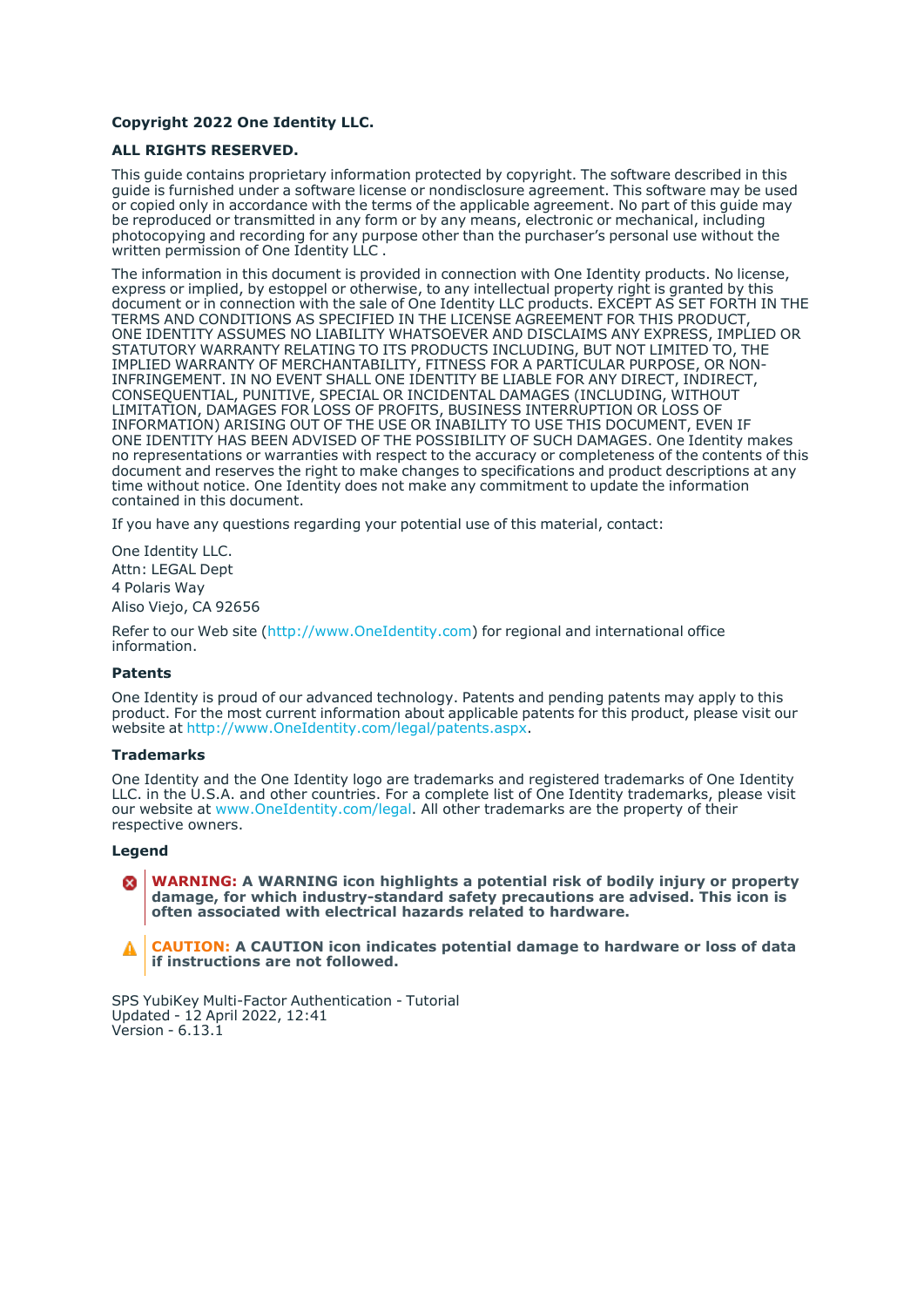# **Contents**

| Configure SPS to use YubiKey multi-factor authentication 13                                                    |    |
|----------------------------------------------------------------------------------------------------------------|----|
|                                                                                                                |    |
|                                                                                                                |    |
|                                                                                                                |    |
|                                                                                                                |    |
|                                                                                                                |    |
|                                                                                                                |    |
|                                                                                                                |    |
|                                                                                                                |    |
|                                                                                                                |    |
|                                                                                                                |    |
|                                                                                                                |    |
|                                                                                                                |    |
|                                                                                                                |    |
|                                                                                                                |    |
| $[logging] \hspace{1cm} \rule{2cm}{0.1cm} 28$                                                                  |    |
| $[https\_proxy] \dots 29$                                                                                      |    |
|                                                                                                                |    |
| Store sensitive plugin data securely manufactured and store sensitive plugin data securely manufactured and 32 |    |
| Perform multi-factor authentication with the SPS YubiKey plugin in                                             | 33 |
| Perform multi-factor authentication with the SPS YubiKey plugin in Remote                                      | 34 |

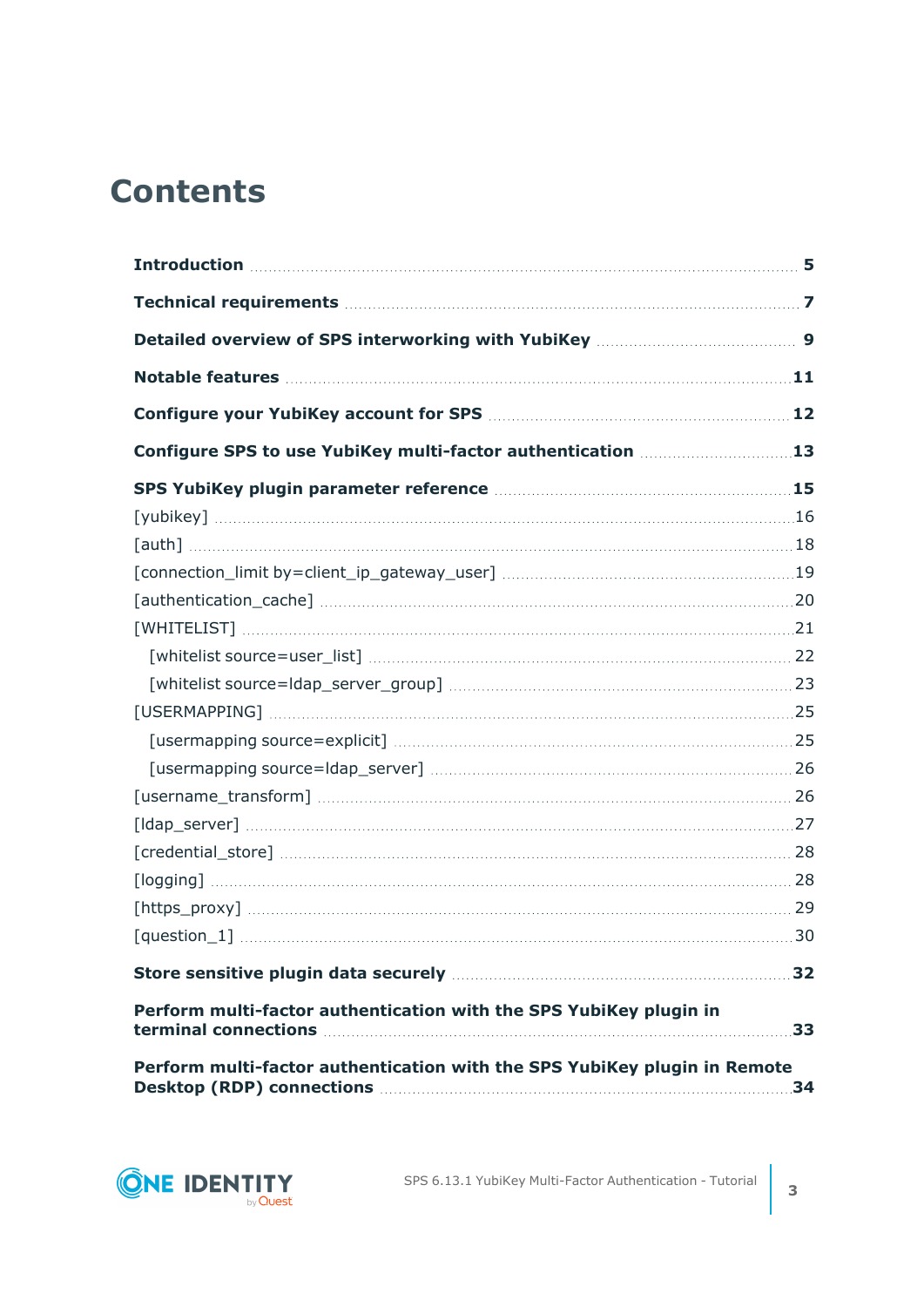| Perform multi-factor authentication with the SPS YubiKey plugin in |  |
|--------------------------------------------------------------------|--|
|                                                                    |  |
|                                                                    |  |
| Technical support resources manufactured and 38                    |  |

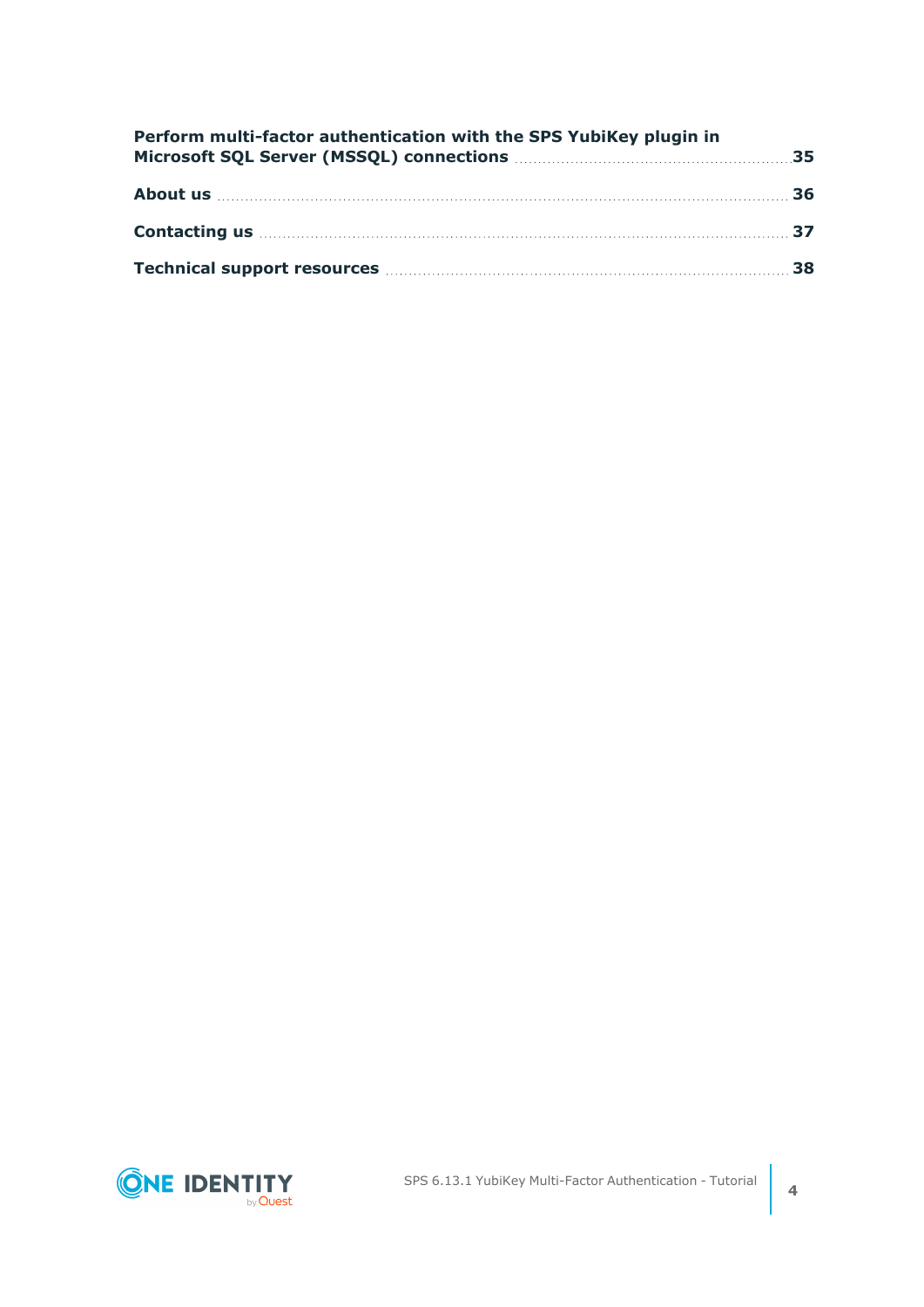# **Introduction**

<span id="page-4-0"></span>This document describes how you can use the services of Yubico [\(YubiKey\)](https://www.yubico.com/) to authenticate the sessions of your privileged users with One Identity Safeguard for Privileged Sessions (SPS).

### **One Identity Safeguard for Privileged Sessions:**

One Identity Safeguard for Privileged Sessions (SPS) controls privileged access to remote IT systems, records activities in searchable, movie-like audit trails, and prevents malicious actions. SPS is a quickly deployable enterprise device, completely independent from clients and servers — integrating seamlessly into existing networks. It captures the activity data necessary for user profiling and enables full user session drill down for forensic investigations.

SPS acts as a central authentication gateway, enforcing strong authentication before users access sensitive IT assets. SPS can integrate with remote user directories to resolve the group memberships of users who access nonpublic information. Credentials for accessing information systems can be retrieved transparently from SPS's local Credential Store or a third-party password management system. This method protects the confidentiality of passwords as users can never access them. When used together with YubiKey (or another Multi-Factor Authentication (MFA) provider), SPS directs all connections to the authentication tool, and upon successful authentication, it permits the user to access the information system.

## **Integrating YubiKey with SPS:**

SPS can interact with your YubiKey account and can automatically request strong Multi-Factor Authentication for your privileged users who are accessing the servers and services protected by SPS. When used together with YubiKey, SPS prompts the user for a second factor authentication, and upon successful authentication, it permits the user to access the information system.

The integration adds an additional security layer to the gateway authentication performed on SPS. YubiKey 4, YubiKey 4 Nano, and YubiKey NEO devices are pre-configured with the Yubico one-time password (OTP) (all other YubiKeys, except for the FIDO U2F Security Key by Yubico, also support Yubico OTP). The OTP will be used for authentication to the One Identity platform. This way, the device turns into a two-factor authentication token for the user. The one-time password is changed after every authentication and is generated using dynamic keys.

### **Meet compliance requirements**

ISO 27001, ISO 27018, SOC 2, and other regulations and industry standards include authentication-related requirements, (for example, Multi-Factor Authentication (MFA) for accessing production systems, and the logging of all administrative sessions). In addition to other requirements, using SPS and YubiKey helps you comply with the following requirements:

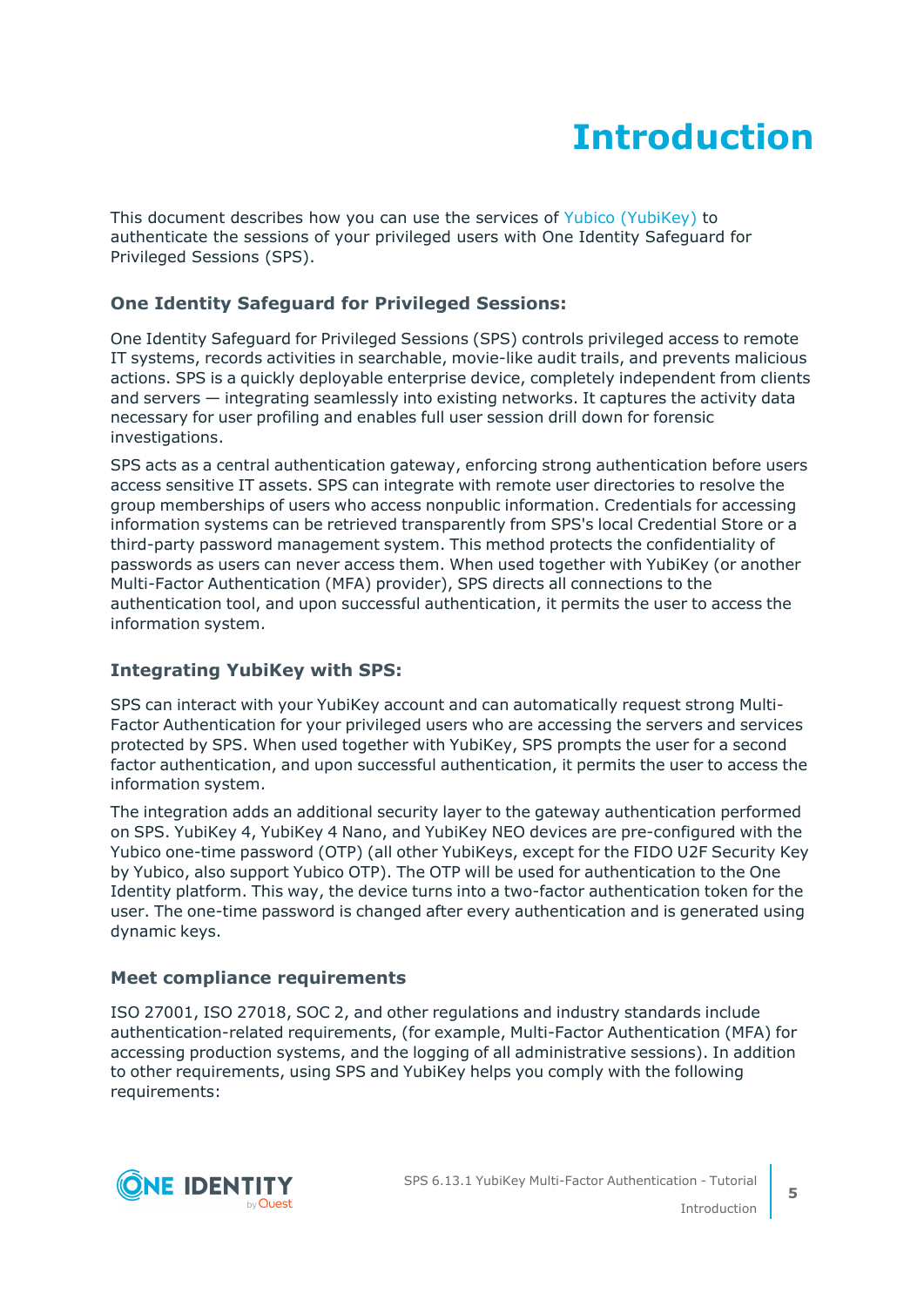- PCI DSS 8.3: Secure all individual non-console administrative access and all remote access to the cardholder data environment (CDE) using MFA.
- PART 500.12 Multi-Factor Authentication: Covered entities are required to apply MFA for:
	- Each individual accessing the covered entity's internal systems.
	- Authorized access to database servers that allow access to nonpublic information.
	- Third parties accessing nonpublic information.
- NIST 800-53 IA-2, Identification and Authentication, network access to privileged accounts: The information system implements MFA for network access to privileged accounts.
- The General Data Protection Regulation (GDPR) went into effect on May 25, 2018, and is applicable to organizations keeping Personally identifiable information (PII) and offering goods or services to individuals based in the EU.

YubiKey provides strong authentication to secure access to PII and comply with GDPR.

• The Defense FAR Supplement (DFARS) clause went into effect on December 31, 2017, and is applicable to US Department of Defense (DoD) contractors to protect unclassified DoD information and minimize loss of information.

The multi-protocol YubiKey meets DFARS requirements for strong authentication, and is the only hardware authentication solution to meet DoD contractor security requirements.

• The revised Directive on Payment Services (PSD2) provides recommendations on standardized access to customer data and banking infrastructure, including draft regulatory technical standards specifying the requirements of strong customer authentication (SCA).

Yubico and FIDO are playing active roles in the PSD2 framework with proven technology.

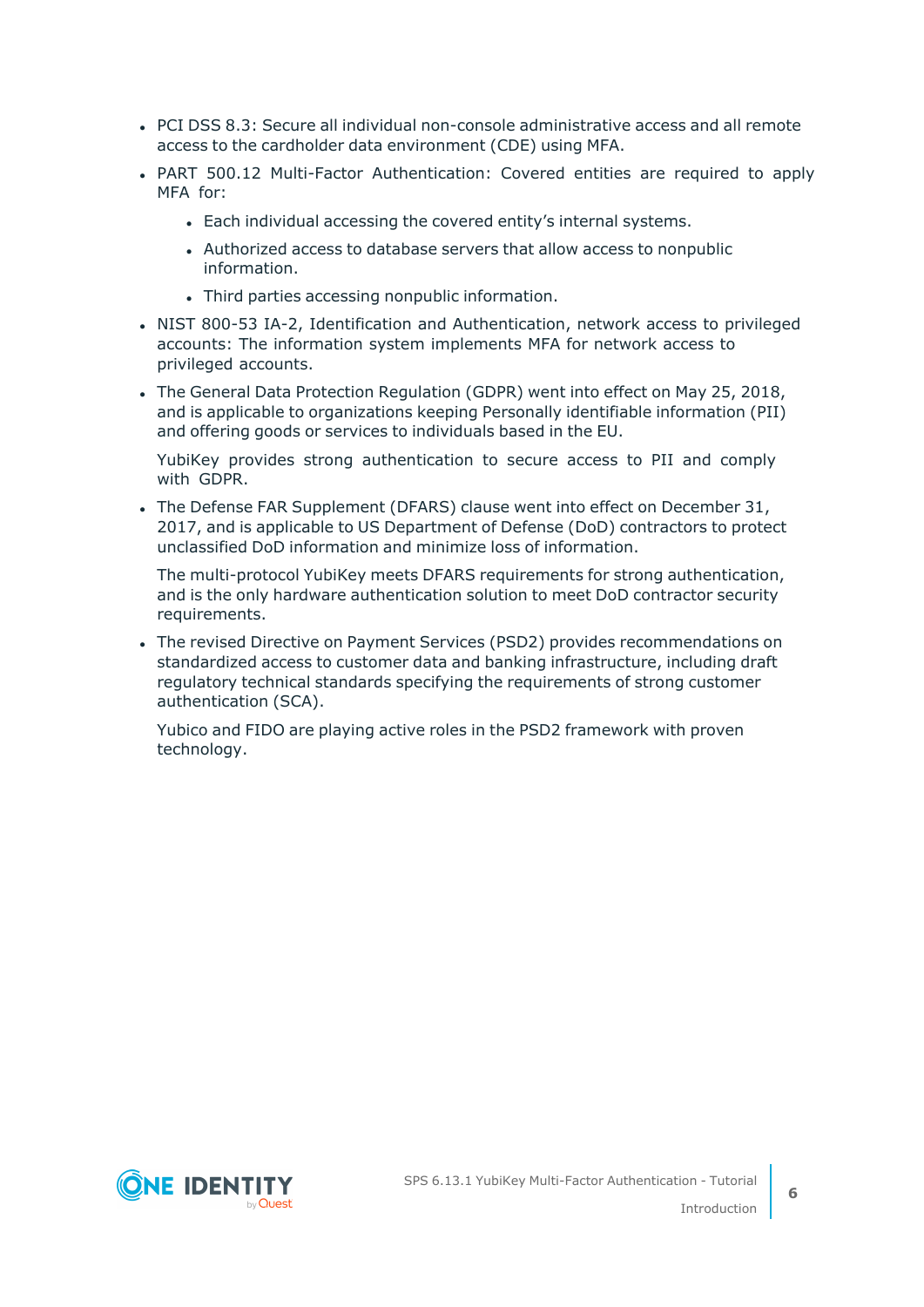# **Technical requirements**

<span id="page-6-0"></span>In order to successfully connect SPS with RADIUS server, you need the following components.

### **In YubiKey:**

- The users must have a YubiKey device and a means to map usernames to YubiKey Public IDs. For details, see [\[USERMAPPING\].](#page-24-0)
- The YubiKey Client ID and API Key.

For details on generating your Client ID and API Key, see [Obtaining](https://support.yubico.com/hc/en-us/articles/360013717560-Obtaining-an-API-Key-for-YubiKey-Development) an API Key for YubiKey [Development.](https://support.yubico.com/hc/en-us/articles/360013717560-Obtaining-an-API-Key-for-YubiKey-Development)

To generate your Client ID and API Key, authenticate yourself using a Yubikey One-Time Password and provide your e-mail address as a reference at [Yubico](https://upgrade.yubico.com/getapikey/) get API key.

A Yubico OTP is a 44-character, one-use, secure, 128-bit encrypted Public ID and Password. The OTP is comprised of two major parts: the first 12 characters remain constant and represent the Public ID of the YubiKey device itself. The remaining 32 characters make up a unique passcode for each OTP generated.

For example, in the following Yubico OTP, the characters cccjgjgkhcbb are the Public ID, and the remaining characters are the passcode.

*cccjgjgkhcbb*irdrfdnlnghhfgrtnnlgedjlftrbdeut

• YubiKey does not require network connectivity or access to a mobile phone device. Just touch or tap the YubiKey device to authenticate.

### **In SPS:**

- A copy of the SPS YubiKey Multi-Factor Authentication plugin. This plugin is an Authentication and Authorization (AA) plugin customized to work with the YubiKey multi-factor authentication service.
- SPS must be able to access the validation service.

The connection also requires the Client ID and API Ke.

- SPS supports AA plugins in the MSSQL, RDP, SSH, and Telnet protocols.
- **In RDP, using an AA plugin together with Network Level Authentication in a** Connection Policy has the same limitations as using Network Level Authentication without domain membership.
- <sup>l</sup> In RDP, using an **AA plugin** requires TLS-encrypted RDP connections. For details, see "Enabling [TLS-encryption](https://support.oneidentity.com/technical-documents/safeguard-for-privileged-sessions/6.13.1/administration-guide/rdp-specific-settings/enabling-tls-encryption-for-rdp-connections/) for RDP connections" in the Administration Guide.

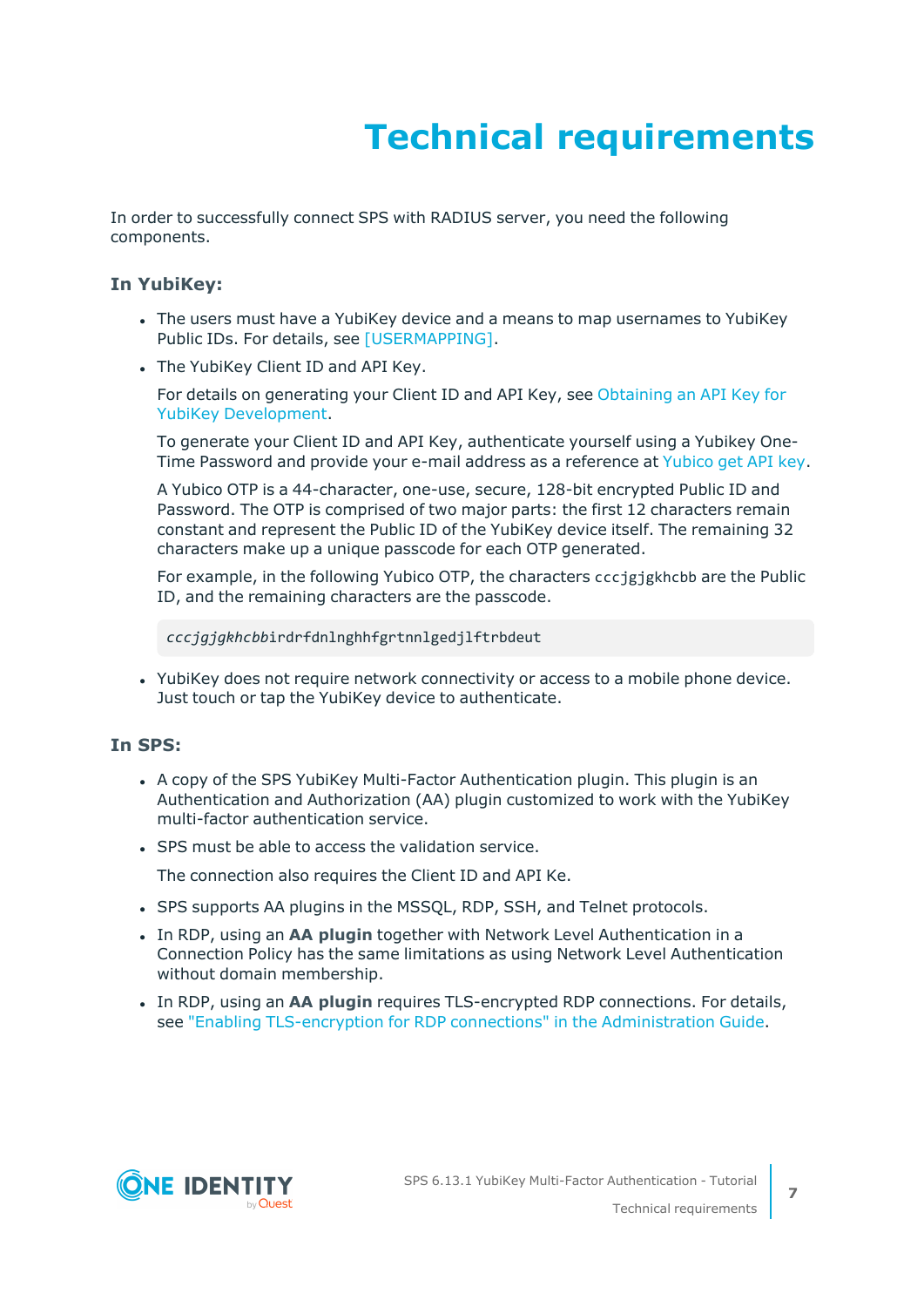### **Availability and support of the plugin**

The SPS YubiKey Multi-Factor Authentication plugin is available for download as-is, free of charge to every SPS customer from the YubiKey Multi-Factor [Authentication](https://github.com/OneIdentity/safeguard-sessions-plugin-yubikey-mfa/releases) plugin for [SPS](https://github.com/OneIdentity/safeguard-sessions-plugin-yubikey-mfa/releases) page. In case you need any customizations or additional features, [contact](https://support.oneidentity.com/one-identity-safeguard-for-privileged-sessions) our [Support](https://support.oneidentity.com/one-identity-safeguard-for-privileged-sessions) Team.

### **A** CAUTION:

**Using custom plugins in SPS is recommended only if you are familiar with both Python and SPS. Product support applies only to SPS: that is, until the entry point of the Python code and passing the specified arguments to the Python code. One Identity is not responsible for the quality, resource requirements, or any bugs in the Python code, nor any crashes, service outages, or any other damage caused by the improper use of this feature, unless explicitly stated in a contract with One Identity. If you want to create a custom plugin, contact our [Support](https://support.oneidentity.com/one-identity-safeguard-for-privileged-sessions) Team for details and instructions.**



**8**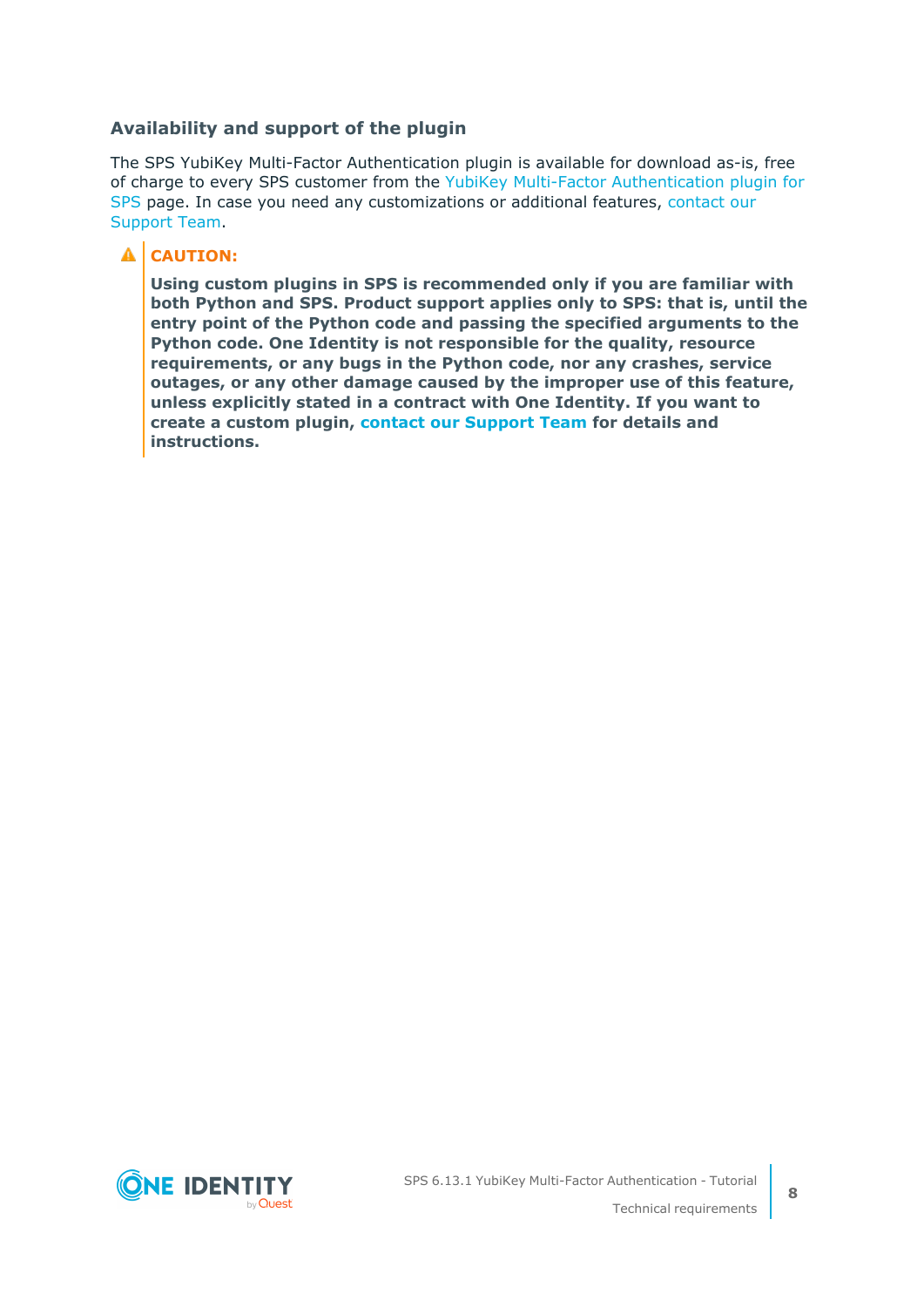# **Detailed overview of SPS interworking with YubiKey**

<span id="page-8-0"></span>The following figure illustrates how SPS and YubiKey interwork with each other.



#### **Figure 1: SPS interworking with YubiKey**

If SPS is integrated with YubiKey, the interaction of the two products consists of the following steps:



SPS 6.13.1 YubiKey Multi-Factor Authentication - Tutorial Detailed overview of SPS interworking with YubiKey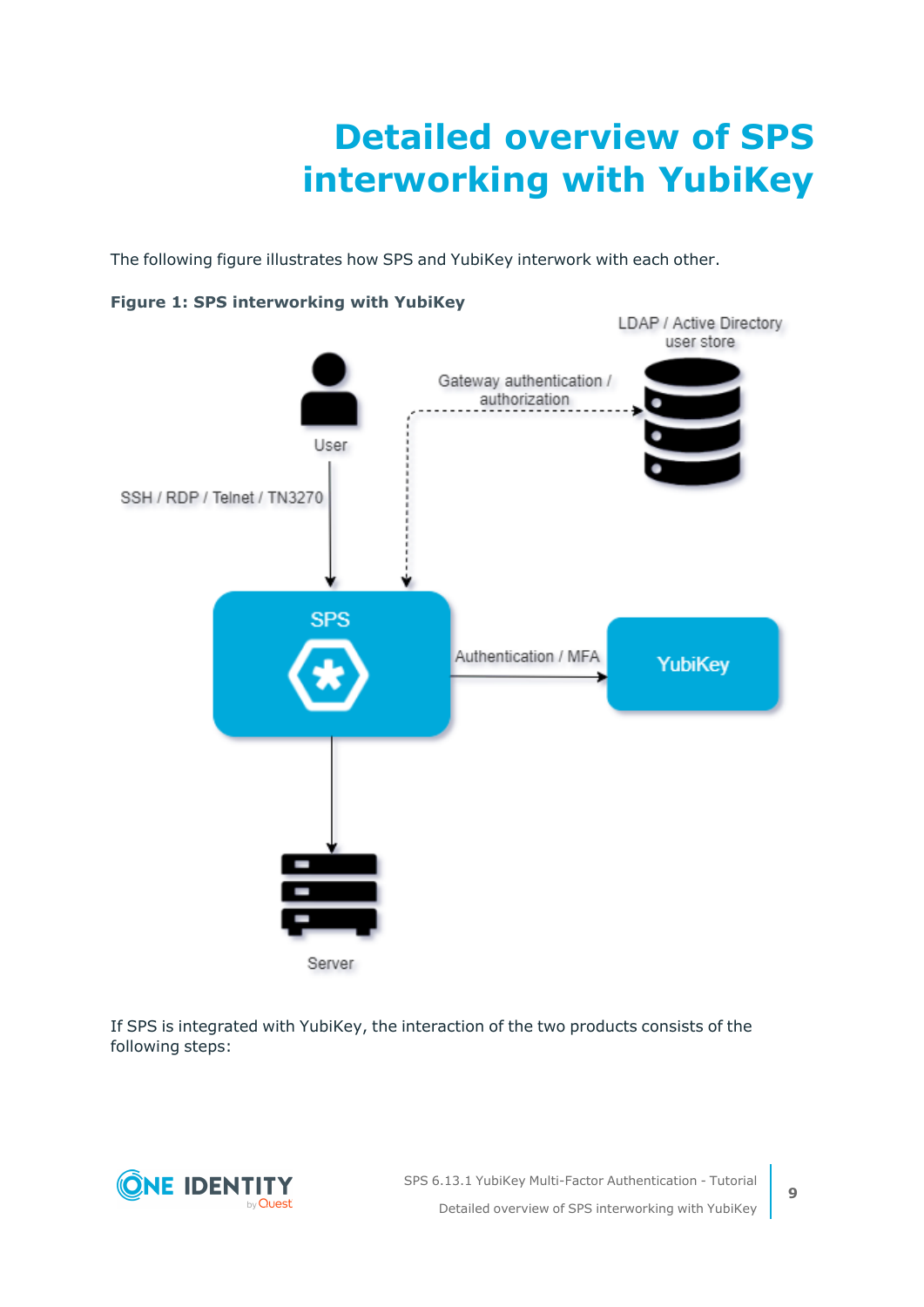- 1. Connect to a protected server.
- 2. SPS performs gateway authentication.

SPS receives the connection request and authenticates you. SPS can authenticate you to a number of external user directories (for example: LDAP, Microsoft Active Directory, or RADIUS). This is the first factor of authentication.

3. SPS checks if you are exempt from multi-factor authentication.

You can configure SPS using whitelists and blacklists to selectively require multifactor authentication (for example, to create break-glass access for specific users).

- If multi-factor authentication is not required, you can access the protected server, while SPS records your activities. The procedure ends here.
- If multi-factor authentication is required, SPS continues the procedure with the next step.

For details on creating exemption lists, see [\[WHITELIST\]](#page-20-0) on page 21.

4. Configure the YubiKey plugin to map the gateway usernames to the YubiKey external identity.

The gateway usernames are different from the external YubiKey identities. You must configure the SPS YubiKey plugin to map the gateway usernames to the external YubiKey identities.

The external identity is the YubiKey Public ID, which is 12 lowercase letters.

To map the gateway username to the external identity, query an LDAP or Microsoft Active Directory server, or if applicable, append a domain name to the gateway username.

For details, see [\[USERMAPPING\]](#page-24-0) on page 25.

5. SPS performs outband authentication on YubiKey.

If gateway authentication is successful, SPS connects the YubiKey server to check which authentication factors are available for you. After that, SPS requests the second authentication factor from you.

- For OTP-like authentication factors, SPS requests the OTP from you, and sends it to the YubiKey server for verification.
- 6. If multi-factor authentication is successful, you can connect to the protected server, while SPS records your activities.

Optionally, SPS can retrieve credentials from a local or external Credential Store or password vault, and perform authentication on the server with credentials that are not known to you.

7. If you open a new session within a short period, you can do so without having to perform multi-factor authentication again. After this configurable grace period expires, you must perform multi-factor authentication to open the next session.

For details, see [authentication cache] on page 20.

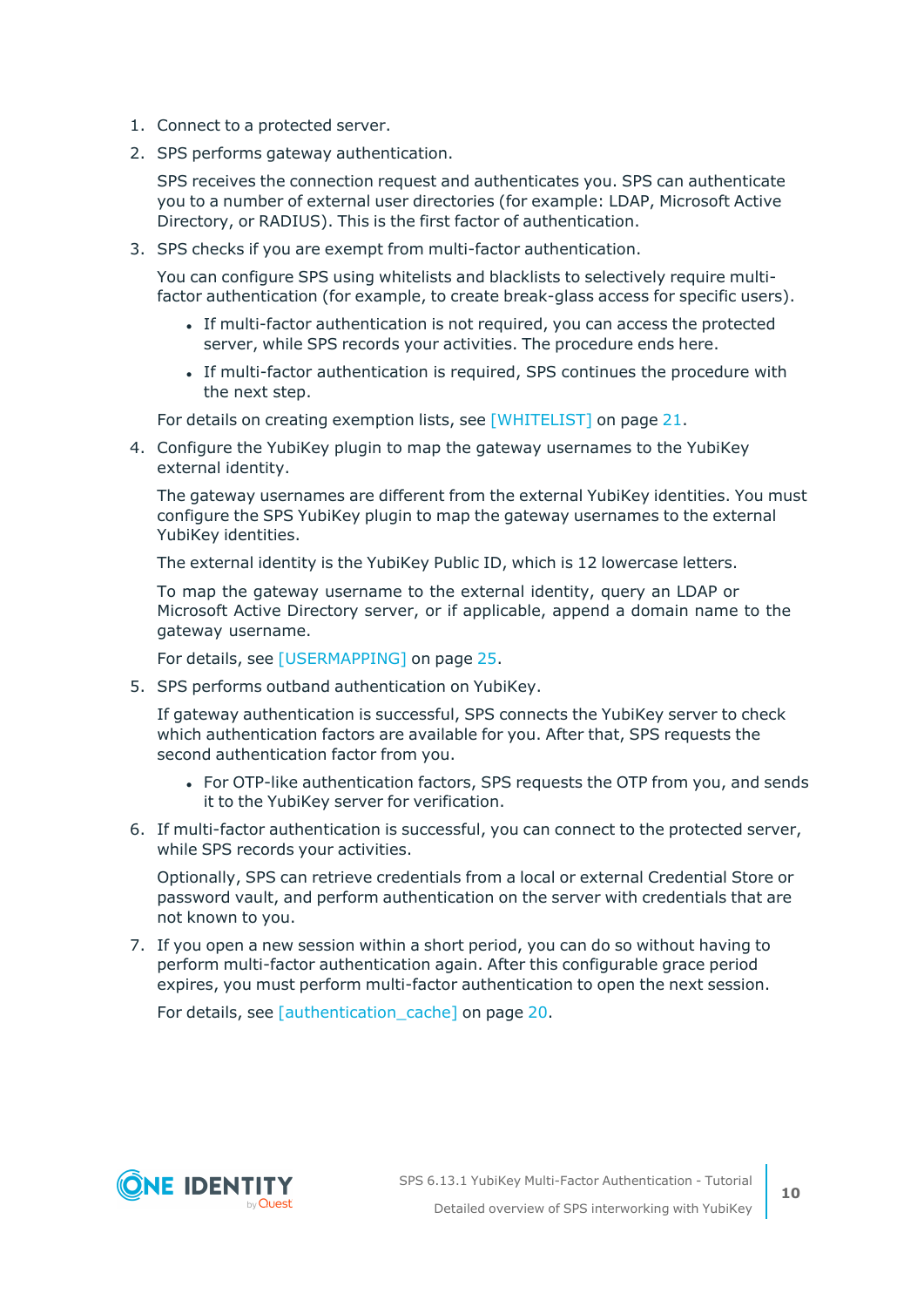# **Notable features**

<span id="page-10-0"></span>This section contains the notable features of this plugin.

- To map the gateway usernames to the external YubiKey identities if the gateway usernames are different from the YubiKey usernames, configure the [\[USERMAPPING\]](#page-24-0) on [page](#page-24-0) 25 section of the plugin.
- The [\[WHITELIST\]](#page-20-0) on page 21 section allows configuring authentication whitelists and blacklists for example to create break-glass access for specific users to allow them to bypass YubiKey authentication.
- The *[authentication cache]* on page 20 section contains the settings that determine how soon after performing a YubiKey authentication must the user repeat the authentication when opening a new session.
- The [connection\_limit [by=client\\_ip\\_gateway\\_user\]](#page-18-0) on page 19 section contains the options related to limiting parallel sessions.





**11**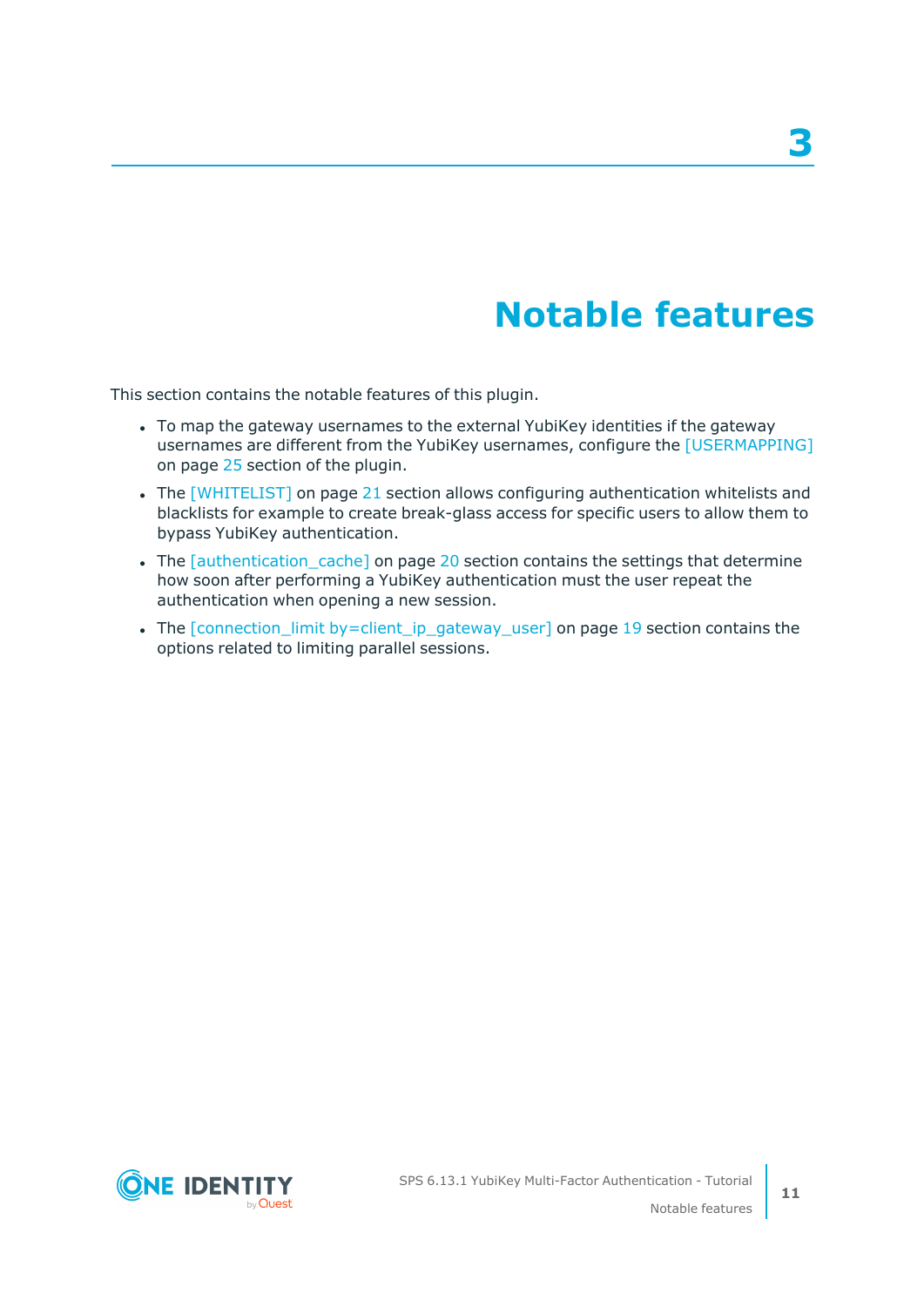# <span id="page-11-0"></span>**Configure your YubiKey account for SPS**

#### **Prerequisites:**

The users must have a YubiKey device and a means to map usernames to YubiKey Public IDs. For details, see [usermapping [source=explicit\]](#page-24-1), [usermapping [source=ldap\\_server\]](#page-25-0) and [Idap server].

#### *To configure your YubiKey account for SPS*

1. Generate the YubiKey Client ID and API Key.

For details on generating your Client ID and API Key, see [Obtaining](https://support.yubico.com/hc/en-us/articles/360013717560-Obtaining-an-API-Key-for-YubiKey-Development) an API Key for YubiKey [Development.](https://support.yubico.com/hc/en-us/articles/360013717560-Obtaining-an-API-Key-for-YubiKey-Development)

To generate your Client ID and API Key, authenticate yourself using a Yubikey One-Time Password and provide your e-mail address as a reference at [Yubico](https://upgrade.yubico.com/getapikey/) get API key.

A Yubico OTP is a 44-character, one-use, secure, 128-bit encrypted Public ID and Password. The OTP is comprised of two major parts: the first 12 characters remain constant and represent the Public ID of the YubiKey device itself. The remaining 32 characters make up a unique passcode for each OTP generated.

For example, in the following Yubico OTP, the characters cccjgjgkhcbb are the Public ID, and the remaining characters are the passcode.

*cccjgjgkhcbb*irdrfdnlnghhfgrtnnlgedjlftrbdeut

2. YubiKey does not require network connectivity or access to a mobile phone device. Just touch or tap the YubiKey device to authenticate.



**4**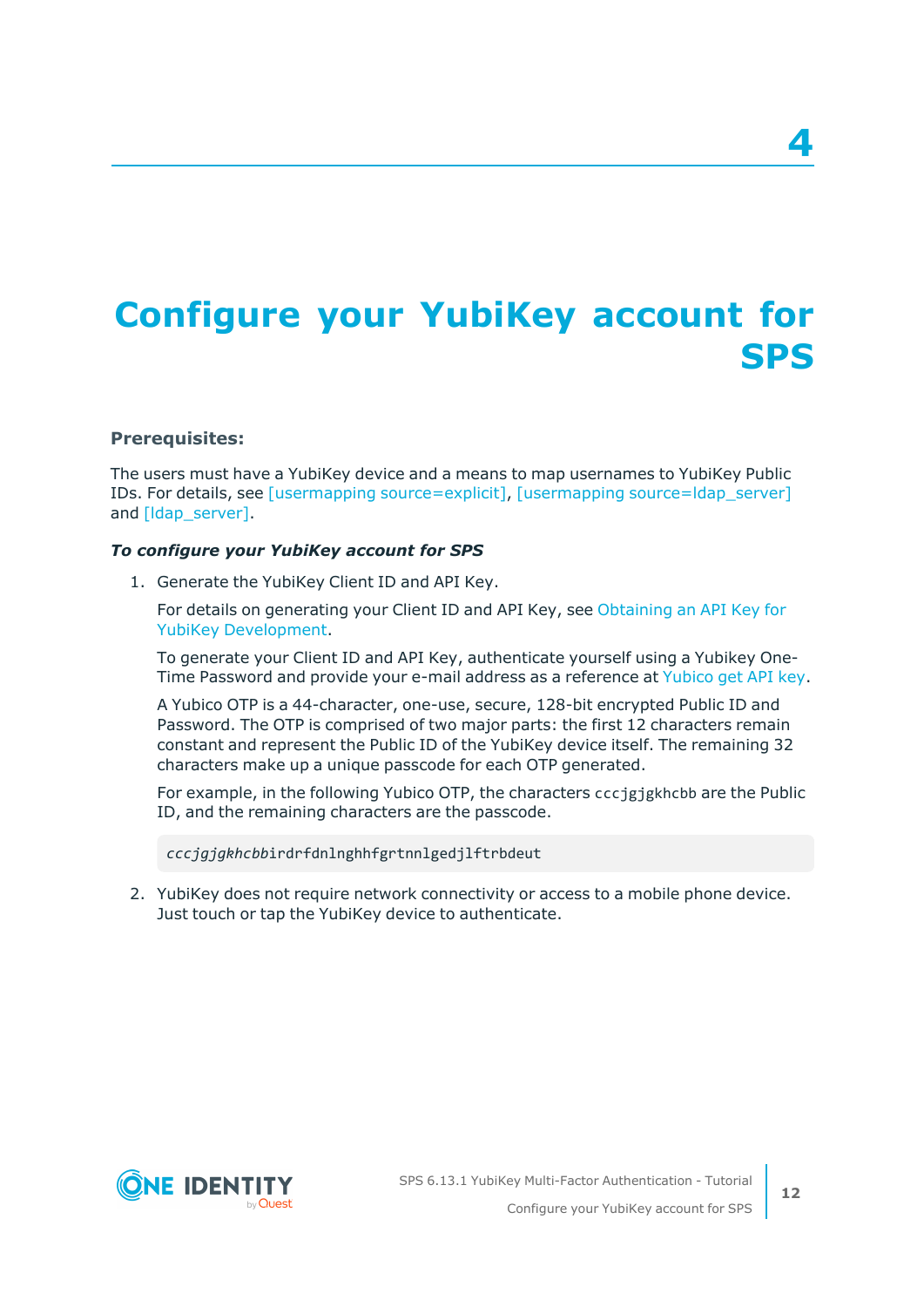# <span id="page-12-0"></span>**Configure SPS to use YubiKey multifactor authentication**

### **Prerequisites:**

• Your YubiKey Client ID and API Key.

### **A** CAUTION:

**According to the current YubiKey policies, your API token expires if it is not used for 30 days. Make sure that you use it regularly, because SPS will reject your sessions if the API token is expired.**

- Administrator access to SPS.
- Make sure that you have all the required components listed in [Technical](#page-6-0) [requirements](#page-6-0).

#### *To configure SPS to use YubiKey multi-factor authentication*

#### 1. **Download the SPS YubiKey plugin**

SPS customers can [download](https://github.com/OneIdentity/safeguard-sessions-plugin-yubikey-mfa/releases) the official plugin from GitHub.

### 2. **Upload the plugin to SPS**

Upload the plugin to SPS. For details, see "Using a custom [Authentication](https://support.oneidentity.com/technical-documents/safeguard-for-privileged-sessions/6.13.1/administration-guide/advanced-authentication-and-authorization-techniques/integrating-external-authentication-and-authorization-systems/using-a-custom-authentication-and-authorization-plugin-to-authenticate-on-the-target-hosts/) and Authorization plugin to authenticate on the target hosts" in the [Administration](https://support.oneidentity.com/technical-documents/safeguard-for-privileged-sessions/6.13.1/administration-guide/advanced-authentication-and-authorization-techniques/integrating-external-authentication-and-authorization-systems/using-a-custom-authentication-and-authorization-plugin-to-authenticate-on-the-target-hosts/) Guide.

#### 3. **Configure the plugin on SPS**

The plugin includes a default configuration file, which is an ini-style configuration file with sections and name=value pairs. You can edit it on the **Policies > AA Plugin Configurations** page of the SPS web interface.

a. Configure the usermapping settings if needed. SPS must find out which YubiKey user belongs to the username of the authenticated connection. For that, it can query your LDAP/Microsoft Active Directory server. For details, see

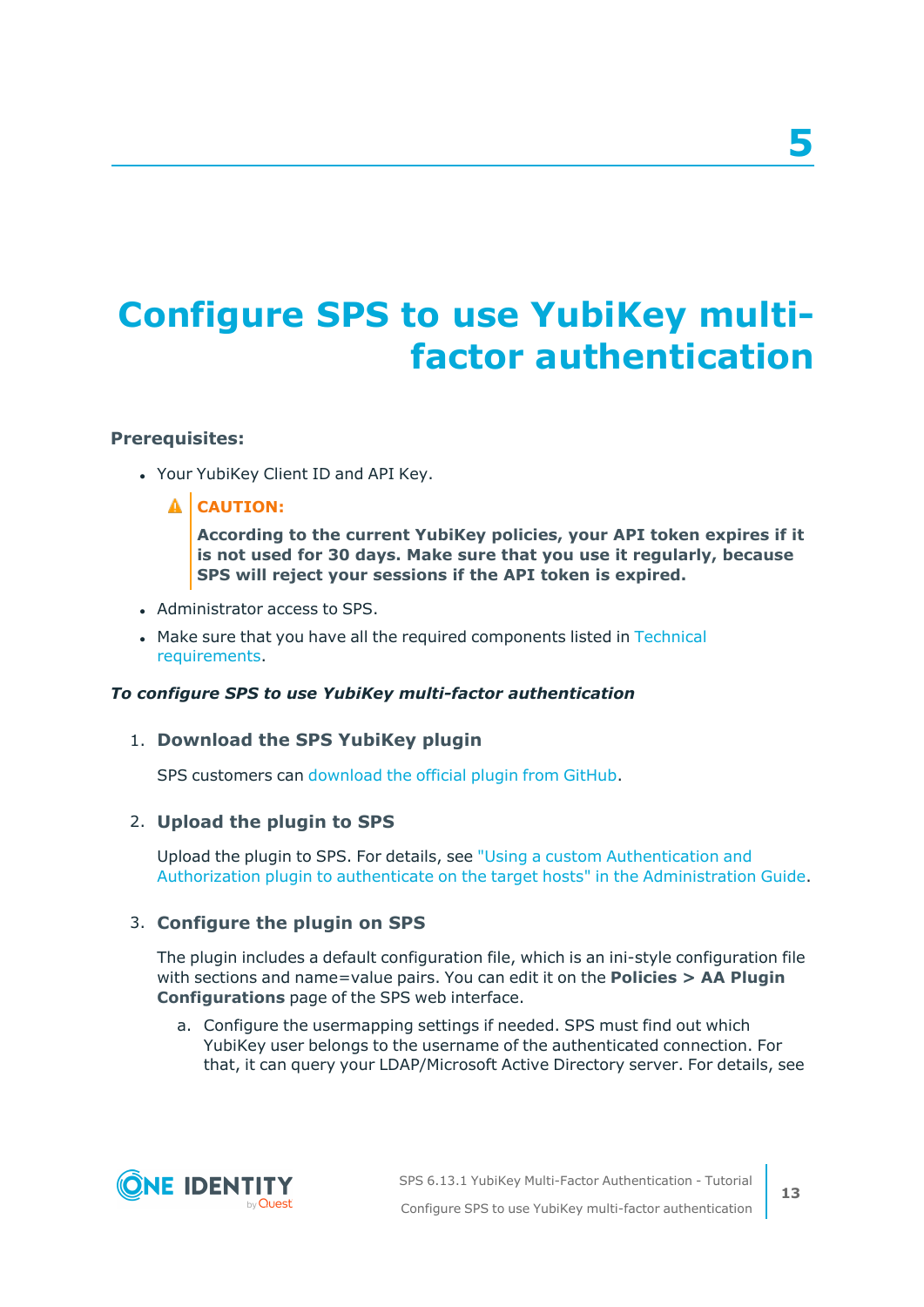#### [\[USERMAPPING\].](#page-24-0)

b. Configure other parameters of your plugin as needed for your environment. For details, see SPS YubiKey plugin [parameter](#page-14-0) reference.

### 4. **Configure a Connection policy and test it**

Configure a Connection policy on SPS. In the **AA plugin** field of the Connection policy, select the SPS YubiKey plugin you configured in the previous step, then start a session to test it. For details on how a user can perform multi-factor authentication, see Perform multi-factor [authentication](#page-32-0) with the SPS YubiKey plugin in terminal [connections](#page-32-0) and Perform multi-factor [authentication](#page-33-0) with the SPS YubiKey plugin in Remote Desktop (RDP) [connections](#page-33-0).

### **A** CAUTION:

**According to the current YubiKey policies, your API token expires if it is not used for 30 days. Make sure that you use it regularly, because SPS will reject your sessions if the API token is expired.**

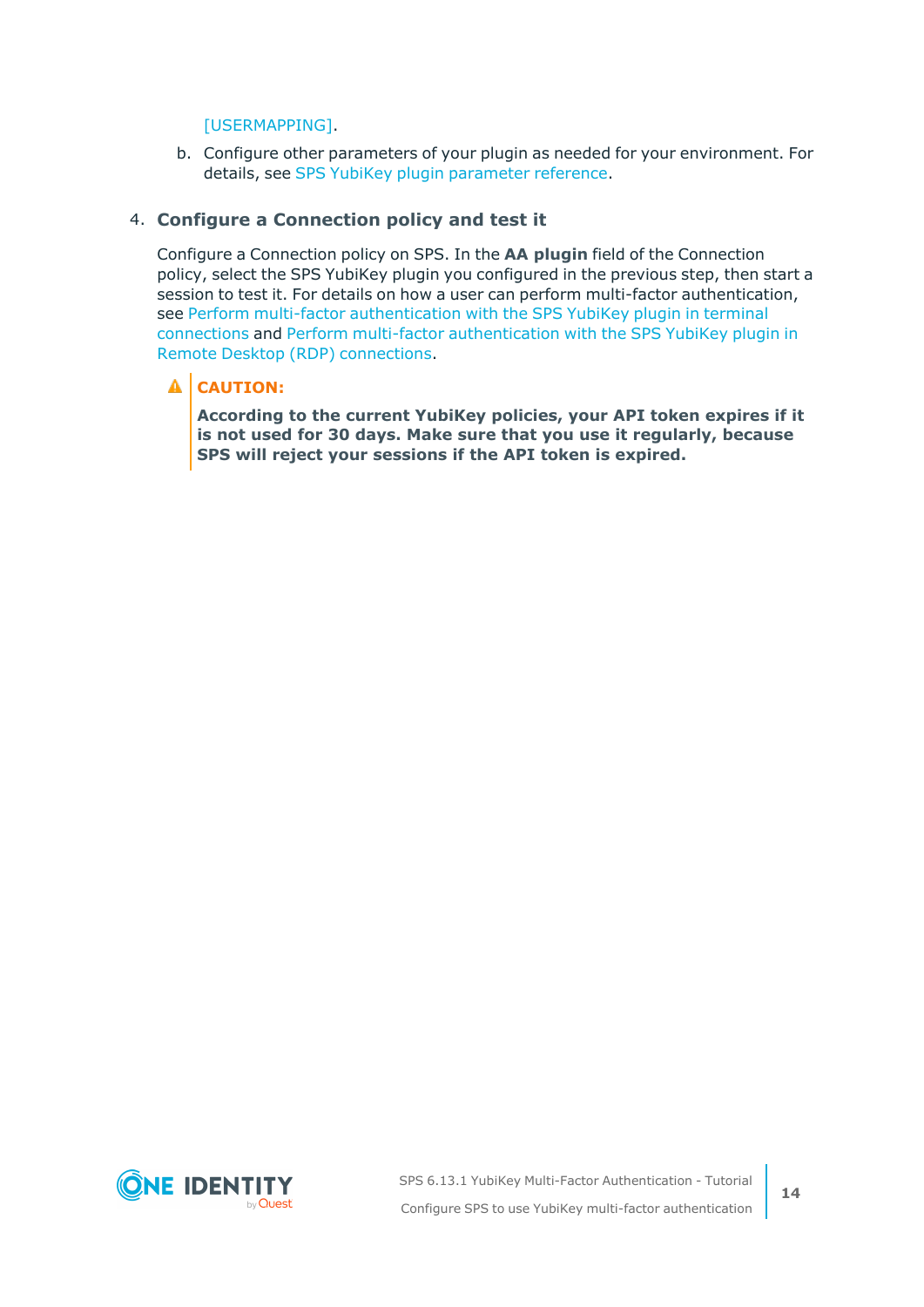# <span id="page-14-0"></span>**SPS YubiKey plugin parameter reference**

This section describes the available options of the SPS YubiKey plugin.

The plugin uses an ini-style configuration file with sections and name=value pairs. This format consists of sections, led by a [section] header and followed by name=value entries. Note that the leading whitespace is removed from values. The values can contain format strings, which refer to other values in the same section. For example, the following section would resolve the %(dir)s value to the value of the dir entry (/var in this case).

[section name] dirname=%(dir)s/mydirectory dir=/var

All reference expansions are done on demand. Lines beginning with # or ; are ignored and may be used to provide comments.

You can edit the configuration file from the SPS web interface. The following code snippet is a sample configuration file.

```
[yubikey]
client_id=<YubiKey-Client-ID>
api_key=$
api_urls=<API-URL1,API-URL2>
timeout=10
[auth]
prompt=Press Enter for push notification or type one-time password:
disable_echo=no
[connection_limit by=client_ip_gateway_user]
limit=0
[authentication_cache]
hard_timeout=90
```
soft\_timeout=15 reuse\_limit=0

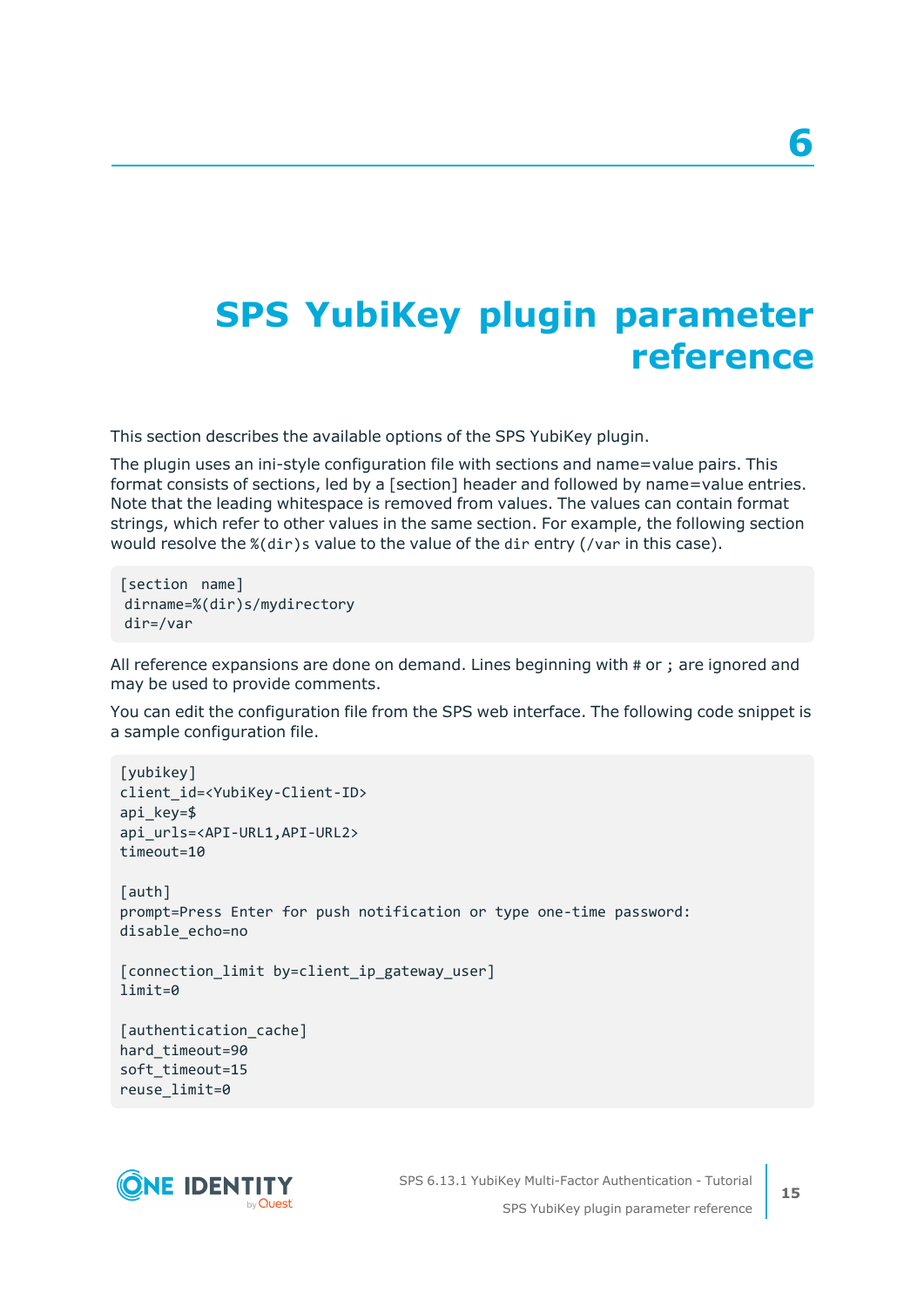```
######[WHITELIST]######
[whitelist source=user_list]
name=<name-of-user-list-policy>
[whitelist source=ldap_server_group]
allow=no_user
except=<group-1>,<group-2>
######[USERMAPPING]######
[usermapping source=explicit]
<user-name-1>=<id-1>
<user-name-2>=<id-2>
[usermapping source=ldap server]
user attribute=description
```

```
[username_transform]
append domain=<domain-without-@-character>
```

```
[ldap server]
name=<name-of-LDAP-server-policy>
```

```
[credential_store]
name=<name-of-credential-store-policy-that-hosts-sensitive-data>
```

```
[logging]
log_level=info
```

```
[https_proxy]
server=<proxy-server-name-or-ip>
port=3128
```

```
[question_1]
key=<name-of-name-value-pair>
prompt=<the-question-itself-in-text>
disable_echo=No
```

```
[question_2]...
```
# <span id="page-15-0"></span>**[yubikey]**

This section contains the options related to your YubiKey account.

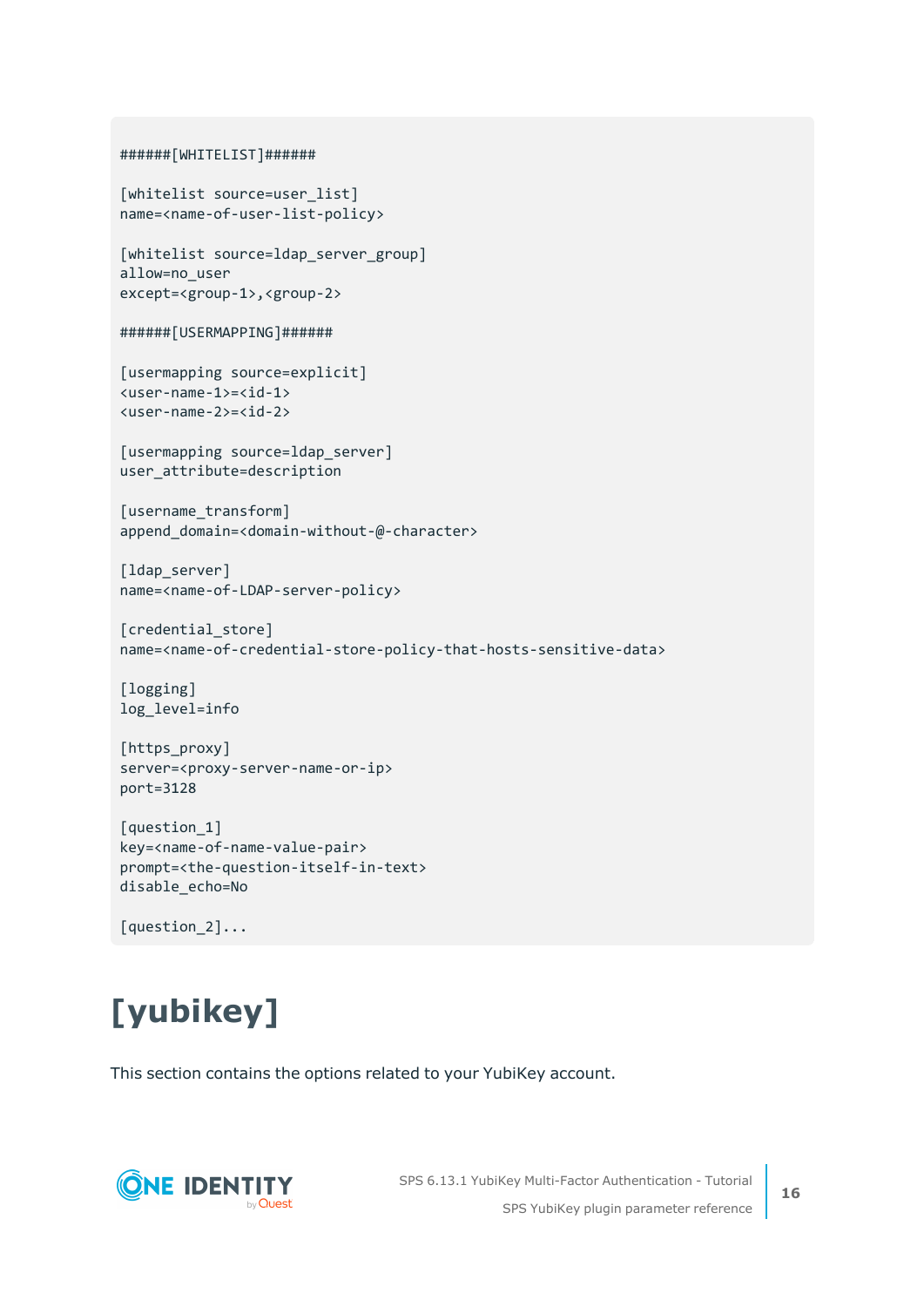```
[vubikey]
client_id=<API-integration-key>
# Do NOT use api key in production
; api_key=<API-security-key>
api_urls=<API-URL>
timeout=10
```
## **client\_id**

| Type:     | string |
|-----------|--------|
| Required: | yes    |
| Default:  | N/A    |

*Description:* Your YubiKey Client ID (also known as AuthID or API ID).

For details on generating your Client ID and API Key, see [Obtaining](https://support.yubico.com/hc/en-us/articles/360013717560-Obtaining-an-API-Key-for-YubiKey-Development) an API Key for YubiKey [Development.](https://support.yubico.com/hc/en-us/articles/360013717560-Obtaining-an-API-Key-for-YubiKey-Development)

To generate your Client ID and API Key, authenticate yourself using a Yubikey One-Time Password and provide your e-mail address as a reference at [Yubico](https://upgrade.yubico.com/getapikey/) get API key.

### **api\_key**

| Type:     | string                        |
|-----------|-------------------------------|
| Required: | no   yes for testing purposes |
| Default:  | N/A                           |

## **A** CAUTION:

**This parameter contains sensitive data. Make sure to store this data in your local Credential Store. Type the \$ value for this parameter in production.**

**For details, see Store [sensitive](#page-31-0) plugin data securely.**

**Only enter a value different than \$ for this parameter in the configuration for testing purposes in a secure, non-production environment.**

*Description:* Your YubiKey API key. SPS uses this to communicate with the YubiKey server. For details on using a local Credential Store to host this data, read Store [sensitive](#page-31-0) plugin data [securely.](#page-31-0)

For details on generating your Client ID and API Key, see [Obtaining](https://support.yubico.com/hc/en-us/articles/360013717560-Obtaining-an-API-Key-for-YubiKey-Development) an API Key for YubiKey [Development.](https://support.yubico.com/hc/en-us/articles/360013717560-Obtaining-an-API-Key-for-YubiKey-Development)

To generate your Client ID and API Key, authenticate yourself using a Yubikey One-Time Password and provide your e-mail address as a reference at [Yubico](https://upgrade.yubico.com/getapikey/) get API key.

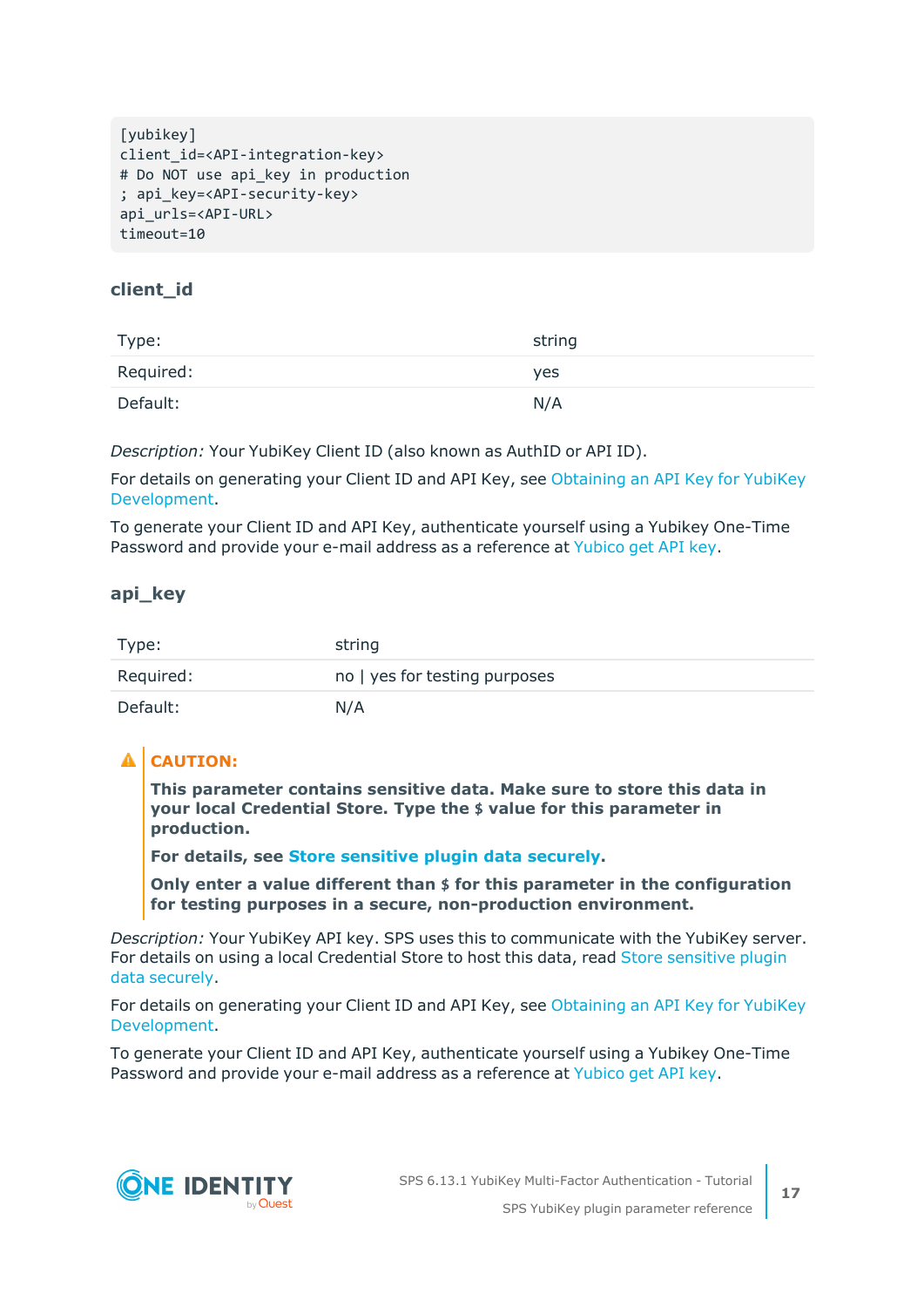## **A** CAUTION:

**According to the current YubiKey policies, your API token expires if it is not used for 30 days. Make sure that you use it regularly, because SPS will reject your sessions if the API token is expired.**

### **api\_urls**

| Type:     | string |
|-----------|--------|
| Required: | no     |
| Default:  | N/A    |

*Description:* The default configuration uses Yubico's Cloud validation servers. You can also host your own YubiKey validation server. For details on hosting your own server, see YubiKey OTP [Validation](https://developers.yubico.com/yubikey-val/) Server. If you decide to host your own, use this option to enter a comma-separated list of URLs that point to a YubiKey validation service. Multiple URLs will be attempted in parallel, the first response wins.

### **timeout**

| Type:     | integer [seconds] |
|-----------|-------------------|
| Required: | no                |
| Default:  | 10                |

<span id="page-17-0"></span>*Description:* How long the plugin waits for YubiKey server to respond.

# **[auth]**

This section contains the options related to authentication.

### **Declaration**

```
[auth]
prompt=Press Enter for push notification or type one-time password:
disable_echo=yes
```
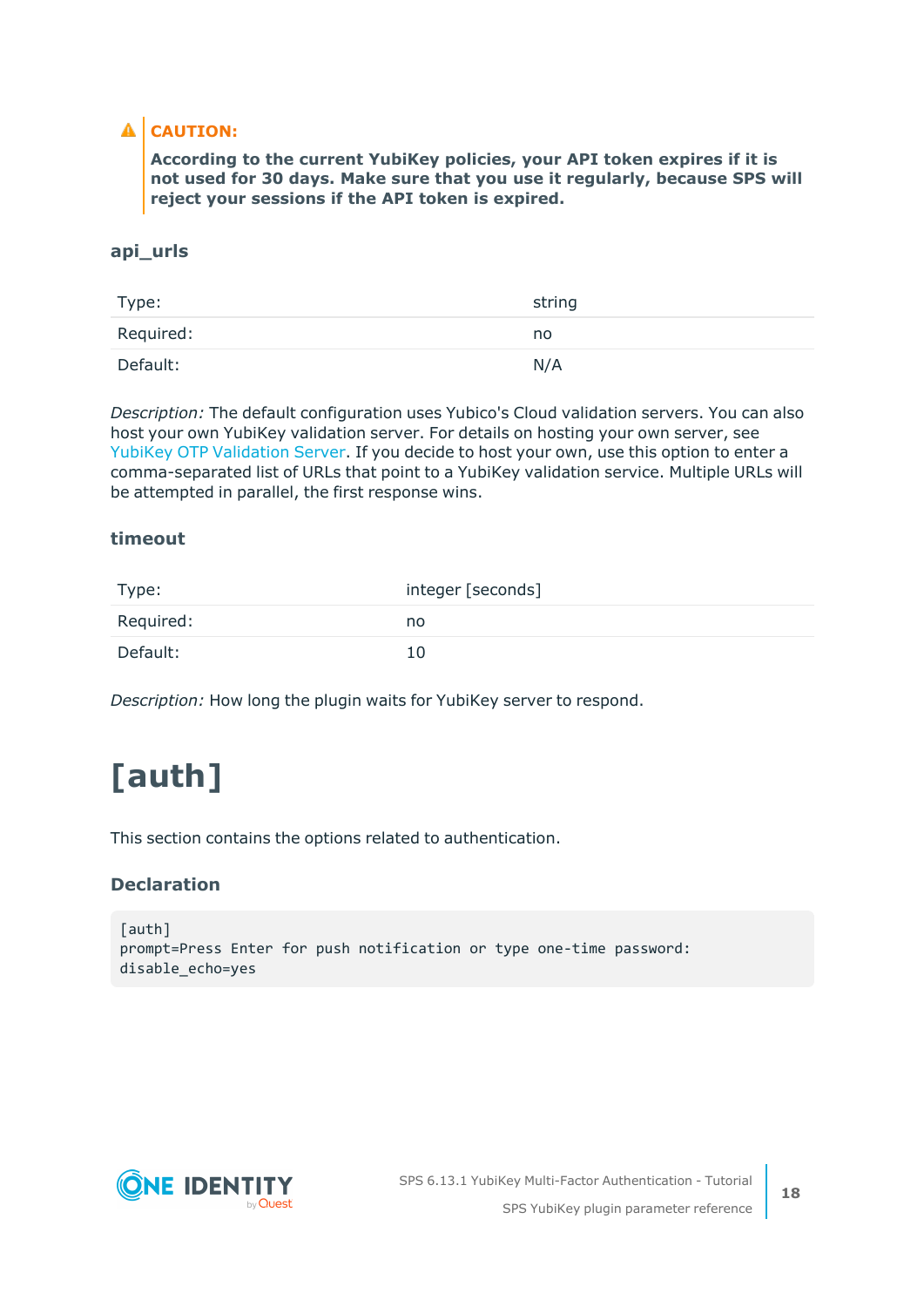### **prompt**

| Type:     | string                                                       |
|-----------|--------------------------------------------------------------|
| Required: | no                                                           |
| Default:  | Press Enter for push notification or type one-time password: |

*Description:* SPS displays this text to the user in a terminal connection to request an OTP interactively. The text is displayed only if the user uses an OTP-like factor, and does not send the OTP in the connection request.

#### **disable\_echo**

| Type:     | boolean (yes no) |
|-----------|------------------|
| Required: | no               |
| Default:  | no               |

*Description:* For better security, you can hide the characters (OTP or password) that the user types after the prompt. To hide the characters (replace them with asterisks), set disable\_echo to yes.

# <span id="page-18-0"></span>**[connection\_limit by=client\_ip\_ gateway\_user]**

This section contains the options related to limiting parallel sessions.

### **Declaration**

```
[connection_limit by=client_ip_gateway_user]
limit=0
```
#### **limit**

| Type:     | integer |
|-----------|---------|
| Required: | no      |
| Default:  |         |

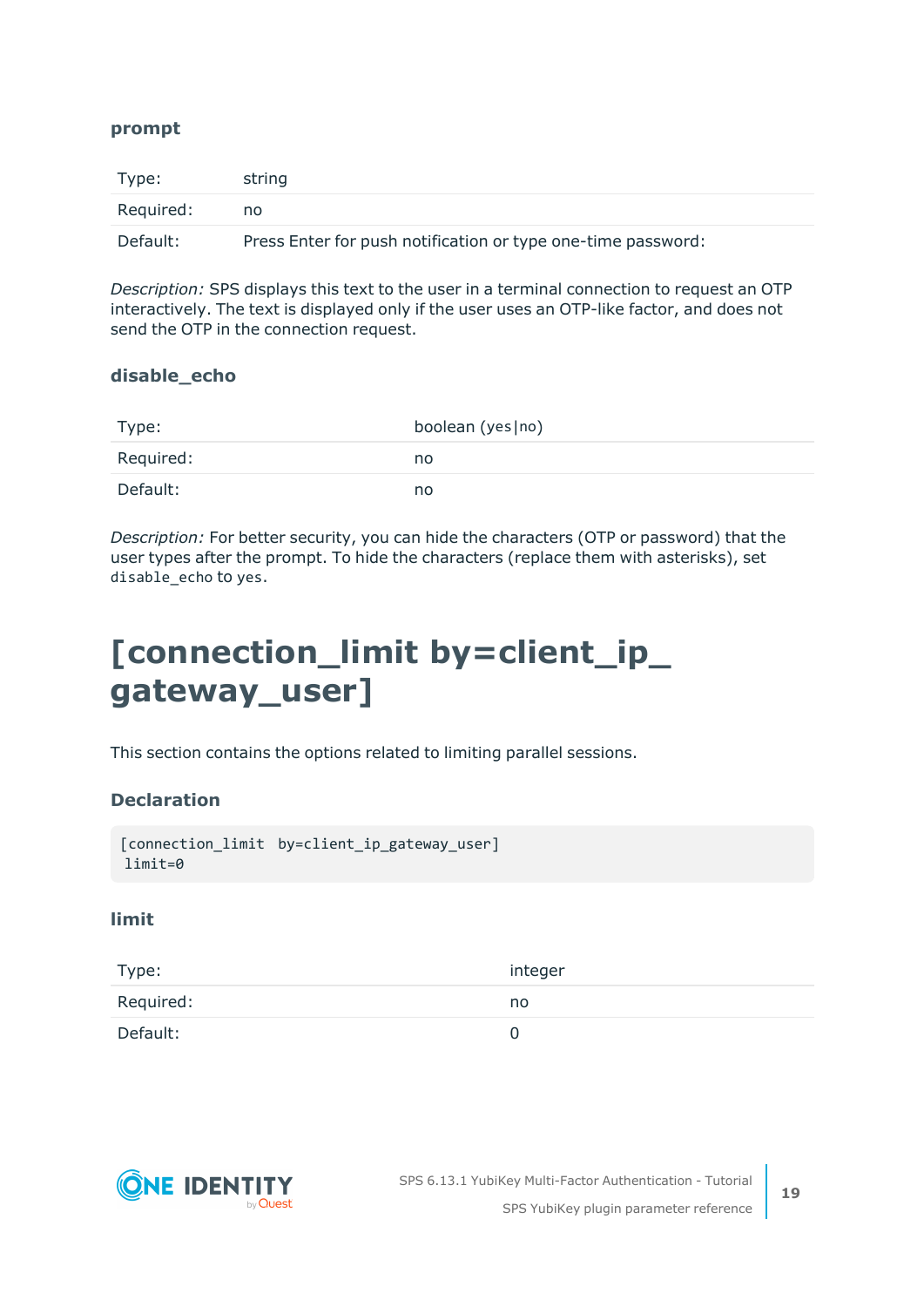*Description:* To limit the number of parallel sessions the gateway user can start from a given client IP address, configure limit. For an unlimited number of sessions, type 0.

# <span id="page-19-0"></span>**[authentication\_cache]**

This section contains the settings that determine how soon after performing a 2FA/MFA authentication the user must repeat the authentication when opening a new session.

After the first YubiKey authentication of the user, SPS will not request a new YubiKey authentication from the user as long as the new authentications happen within soft [timeout](#page-19-1) seconds from each other. After the hard timeout expires (measured from the first YubiKey login of the user), SPS will request a new YubiKey authentication.

In other words, after opening the first session and authenticating on YubiKey, the user can keep opening other sessions without having to authenticate again on YubiKey as long as the time between opening any two sessions is less than soft timeout, but must authenticate on YubiKey if [hard\\_timeout](#page-20-1) expires.



### **Declaration**

[authentication\_cache] soft\_timeout=15 hard timeout=90 reuse\_limit=5

#### <span id="page-19-1"></span>**soft\_timeout**

| Type:      | integer [in seconds]     |
|------------|--------------------------|
| Required:  | yes, if you want caching |
| Default:   | N/A                      |
| Min value: | 0                        |
| Max value: | 2147483647               |

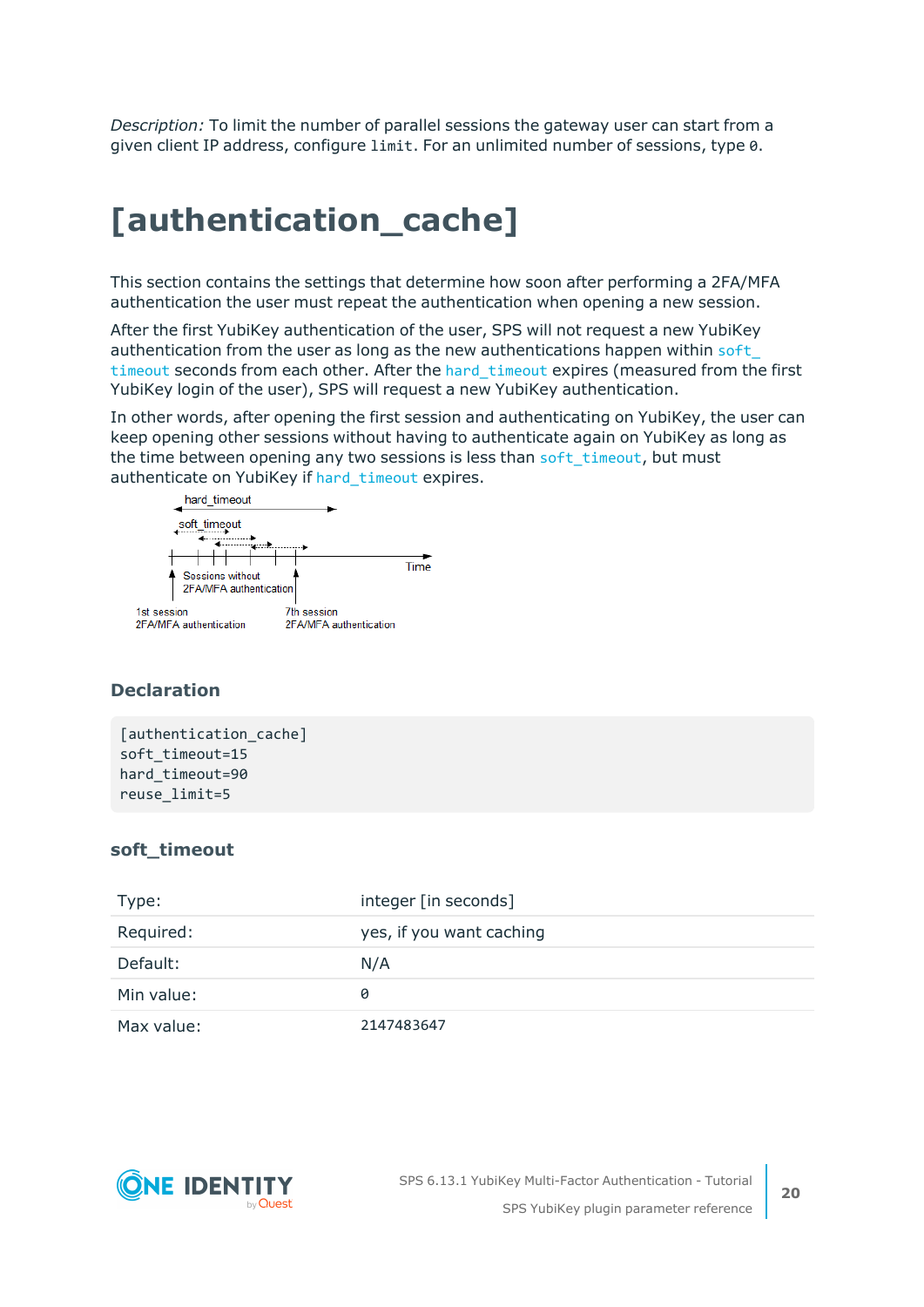*Description:* The time in seconds after which the SPS plugin requires a new YubiKey authentication for the next new session of the user, unless the user successfully authenticates another session within this period.

#### <span id="page-20-1"></span>**hard\_timeout**

| Type:      | integer [in seconds]     |
|------------|--------------------------|
| Required:  | yes, if you want caching |
| Default:   | N/A                      |
| Min value: | 0                        |
| Max value: | 2147483647               |

*Description:* The time in seconds after which the SPS plugin requires a new YubiKey authentication for the next new session of the user. The time is measured from the last YubiKey authentication of the user.

#### **reuse\_limit**

| Type:      | integer [number of] |
|------------|---------------------|
| Required:  | Optional            |
| Default:   | 0                   |
| Min value: | 0                   |
| Max value: | 2147483647          |

*Description:* The number of times that you can reuse the authentication cache before the SPS plugin requires from you a new authentication for the next session. The default is 0, which means that the authentication cache is not unlimited, but it is turned off.

In the example, if reuse limit is set to 5, and you successfully authenticated with multifactor authentication, the next 5 authentications are bypassed in the next 90 seconds (hard timeout), if there is no gap bigger than 15 seconds (soft timeout) between the authentications.

If any of the hard\_timeout, soft\_timeout, or reuse\_limit parameters, which operate independently from one another, exceed the configured limit, the SPS plugin requires you to authenticate for the new session.

# <span id="page-20-0"></span>**[WHITELIST]**

Having to perform multi-factor authentication to a remote server every time the user opens a session can be tedious and inconvenient for the users, and can impact their productivity.

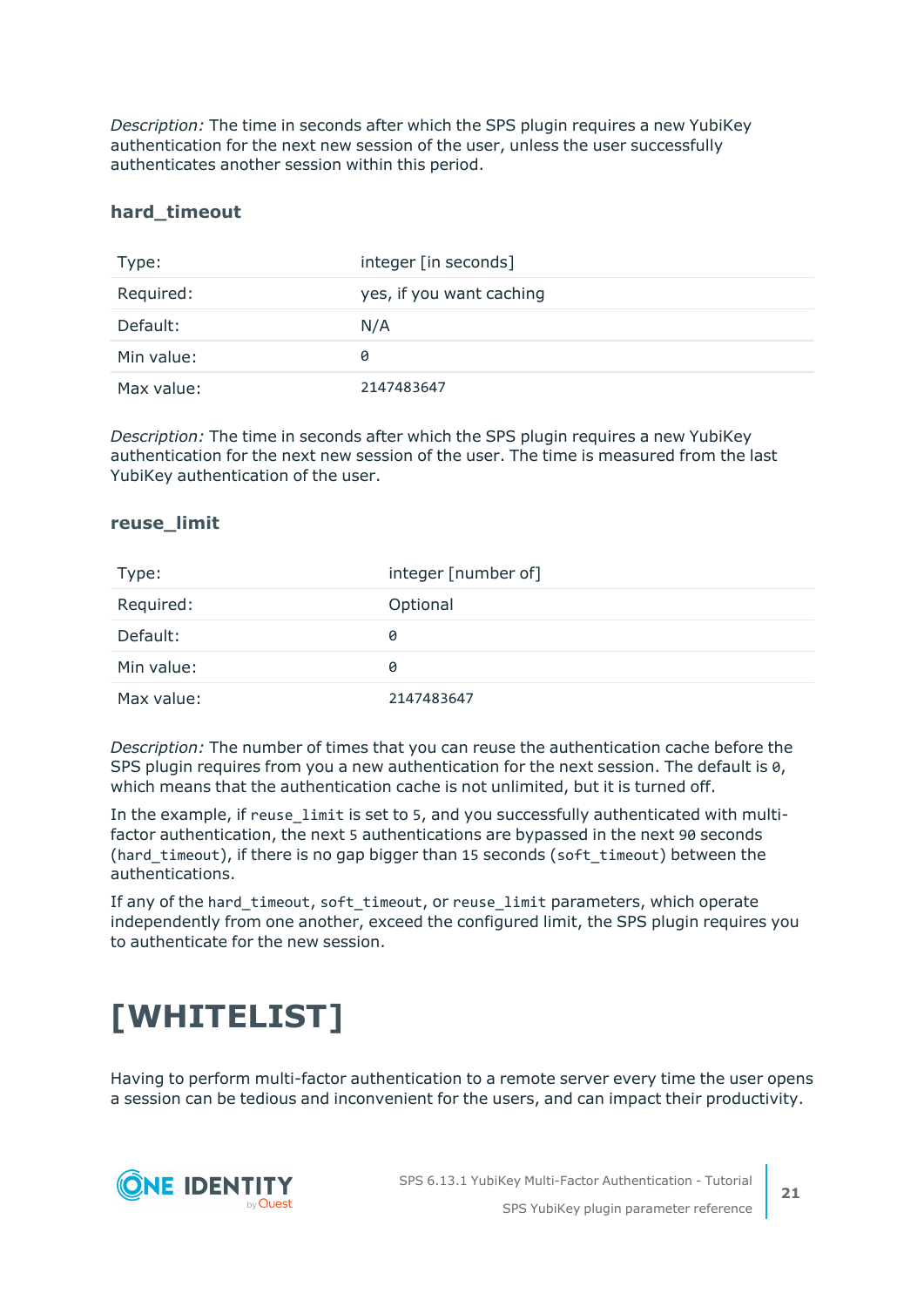SPS offers the following methods to solve this problem:

- In SPS, the Connection policy determines the type of authentication required to access a server. If you do not need multi-factor authentication for accessing specific servers, configure your Connection policies accordingly.
- If the user opens a new session within a short period, they can do so without having to perform multi-factor authentication. After this configurable grace period expires, the user must perform multi-factor authentication to open the next session. For details, see [authentication cache].
- The [whitelist [source=user\\_list\]](../../../../../Content/Guides/integrations/shared/plugin-section-whitelist-ul.htm) and [whitelist [source=ldap\\_server\\_group\]](../../../../../Content/Guides/integrations/shared/plugin-section-whitelist-lsg.htm) sections allow configuring authentication whitelists and blacklists based on a **User List** policy or an **LDAP Server** policy. These two sections are independent, therefore any of the two can be configured and, for example, can create break-glass access for specific users to allow them to bypass YubiKey authentication.

# <span id="page-21-0"></span>**[whitelist source=user\_list]**

The [whitelist source=user\_list] section allows whitelisting users based on a **User List** policy configured in SPS (**Policies > User Lists**). To enable this whitelist, configure one of the use cases below.

NOTE: The user names are compared to the **User List** in a case-sensitive manner.

#### **Declaration**

```
[whitelist source=user list]
name=<name-of-user-list-policy>
```
For details on creating user lists, see ["Creating](https://support.oneidentity.com/technical-documents/safeguard-for-privileged-sessions/6.13.1/administration-guide/general-connection-settings/creating-and-editing-user-lists/) and editing user lists" in the [Administration](https://support.oneidentity.com/technical-documents/safeguard-for-privileged-sessions/6.13.1/administration-guide/general-connection-settings/creating-and-editing-user-lists/) Guide.

#### <span id="page-21-1"></span>**name**

| Type:     | string |
|-----------|--------|
| Required: | no     |
| Default:  | N/A    |

*Description:* The name of a **User List** policy containing gateway users configured on SPS (**Policies > User Lists**). You can use this option to selectively require multi-factor authentication for your users (for example, to create break-glass access for specific users).

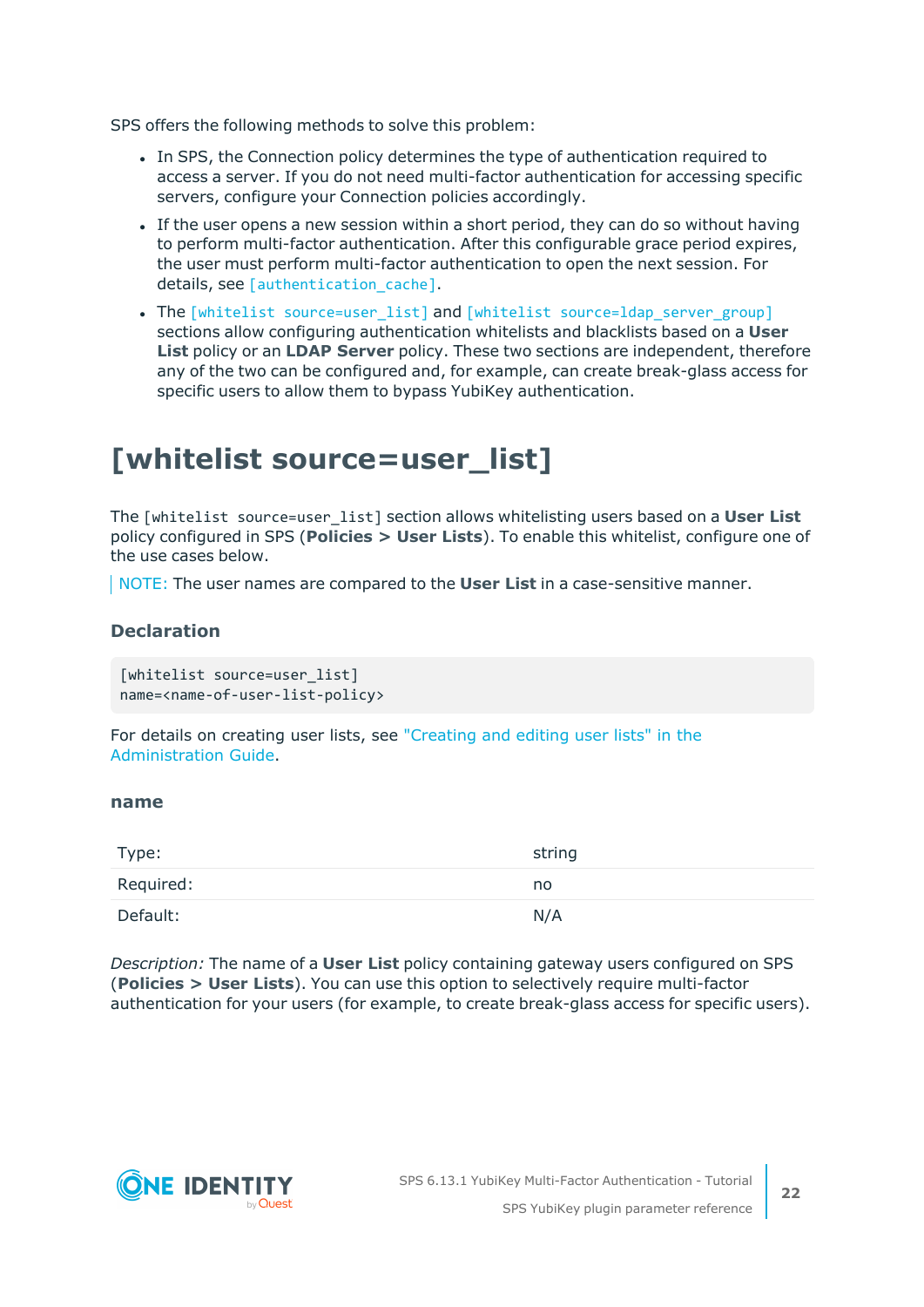#### **Use case #1: Allow no user except certain users**

To allow specific users to connect without providing YubiKey credentials, the **User List** policy should have the following settings:

- <sup>l</sup> Set **Allow** to **No user** and list the users in the **Except** list.
- <sup>l</sup> Then type the name of this **User List** policy as the value of the [name](#page-21-1) parameter.

#### **Use case #2: Allow all users except certain users**

To enforce YubiKey authentication for selected users, the **User List** policy should have the following settings:

- <sup>l</sup> Set **Allow** to **All users** and list the users in the **Except** list.
- <sup>l</sup> Then type the name of this **User List** policy as the value of the [name](#page-21-1) parameter.

# <span id="page-22-0"></span>**[whitelist source=ldap\_server\_group]**

The [whitelist source=ldap server group] section allows whitelisting users based on **LDAP Server** group membership. To enable this whitelist, configure one of the use cases below.

NOTE: The user names and groups are compared in LDAP in a case-insensitive manner.

### **Declaration**

```
[whitelist source=ldap_server_group]
allow=<no_user-or-all_users>
except=<group-1>,<group-2>
```
#### <span id="page-22-1"></span>**allow**

| Type:     | string (all_users   no_users) |
|-----------|-------------------------------|
| Required: | no                            |
| Default:  | N/A                           |

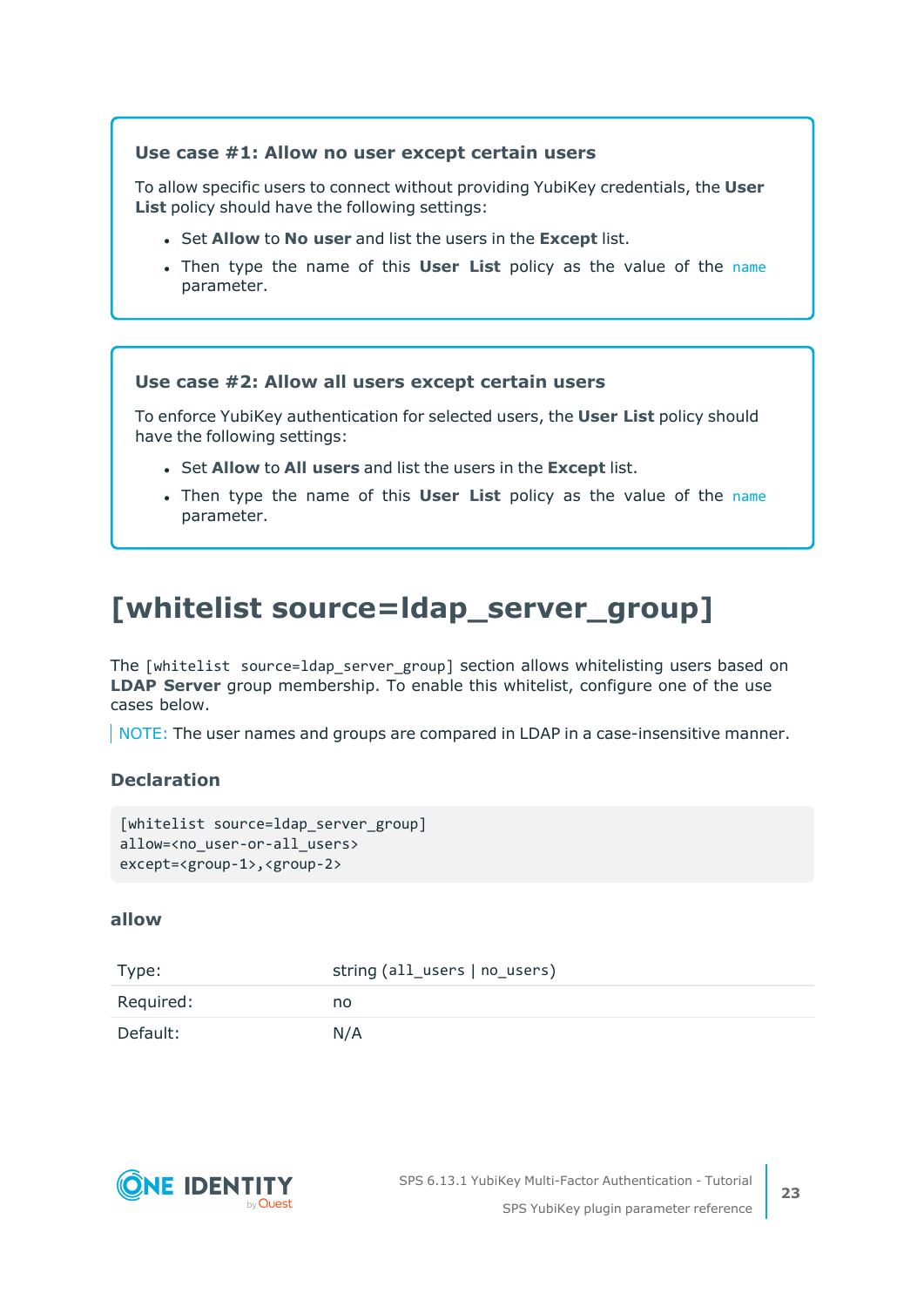*Description:* This parameter defines whether to allow all users or no user to connect without providing YubiKey credentials. Used together with the [except](#page-23-0) parameter, you can define specific LDAP/AD group(s) that are exempt from this rule.

#### <span id="page-23-0"></span>**except**

| Type:     | string |
|-----------|--------|
| Required: | no     |
| Default:  | N/A    |

*Description:* This parameter defines those specific LDAP/AD group(s) that are exempt from the rule defined by the [allow](#page-22-1) parameter.

#### **Use case #1: Allow no user except members of specific group(s)**

To allow members of specific LDAP/AD group(s) to connect without providing YubiKey credentials, type the names of these LDAP/AD groups as values of the except parameter and set the allow parameter to no user:

```
[whitelist source=ldap server group]
allow=<no_user>
except=<group-1>,<group-2>
```
You must configure the name of the LDAP Server policy in the [1dap\_server] section.

#### **Use case #2: Allow all users except members of specific group(s)**

To enforce YubiKey authentication only on members of specific LDAP/AD group(s), type the names of these LDAP/AD groups as values of the except parameter and set the allow parameter to all users:

```
[whitelist source=ldap_server_group]
allow=<all_users>
except=<group-1>,<group-2>
```
You must configure the name of the LDAP Server policy in the [1dap\_server] section.

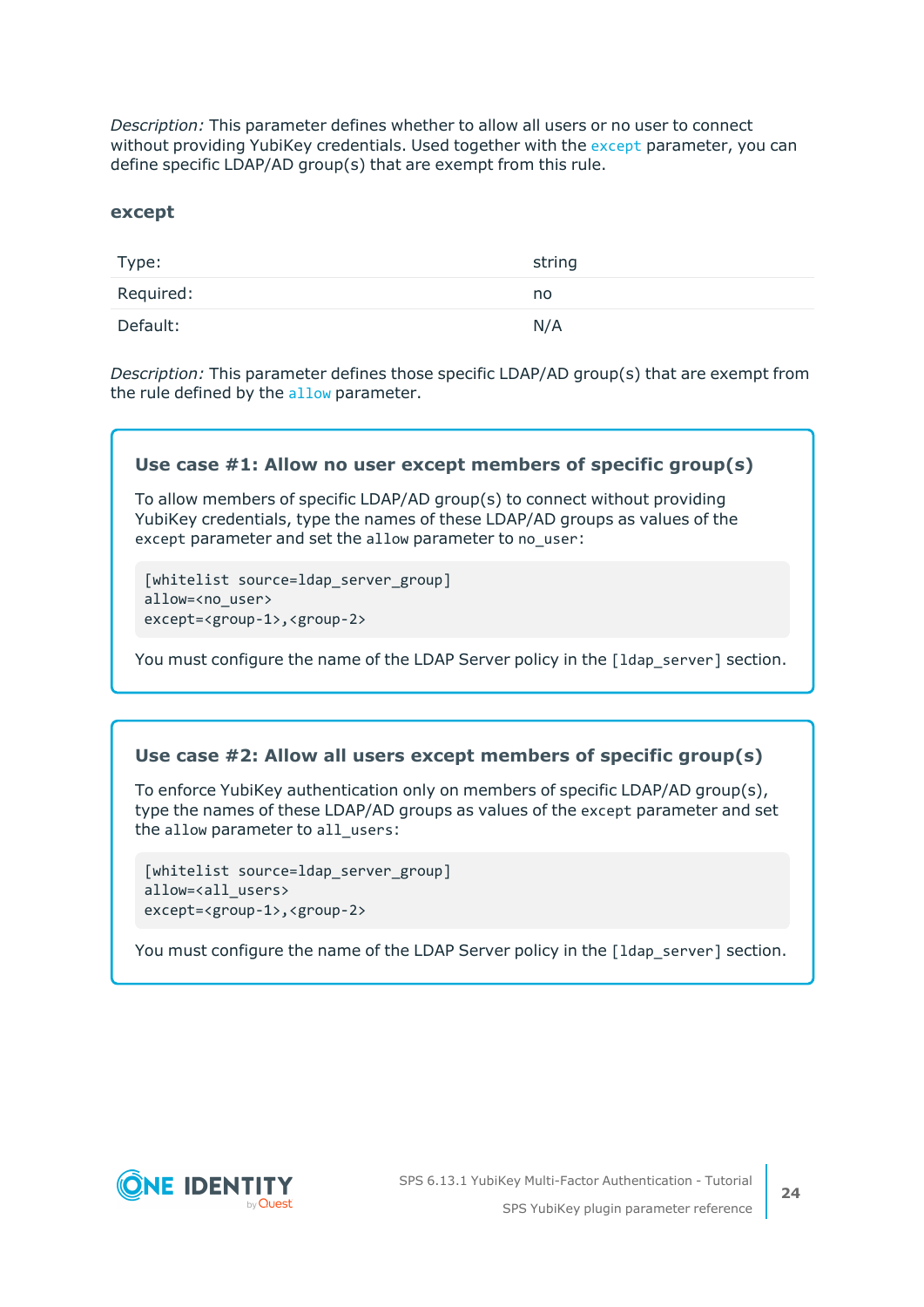# <span id="page-24-0"></span>**[USERMAPPING]**

By default, SPS assumes that the external YubiKey identity of the user is the same as the gateway username (that is, the username the user used to authenticate on SPS during the gateway authentication). If there was no gateway authentication, then the server username is used for authentication.

The gateway usernames are different from the external YubiKey identities. You must configure the SPS YubiKey plugin to map the gateway usernames to the external YubiKey identities.

The external identity is the YubiKey Public ID, which is 12 lowercase letters.

You can use the following methods:

- Explicit mapping: [usermapping [source=explicit\]](../../../../../Content/Guides/integrations/shared/plugin-section-usermapping-expl.htm)
- LDAP server mapping: [\[usermapping](../../../../../Content/Guides/integrations/shared/plugin-section-usermapping-ldap.htm) source=ldap]

To look up the external YubiKey identity of the user from an LDAP/Active Directory database, configure the [usermapping source=1dap server] section of the SPS YubiKey plugin.

The Explicit method has priority over the LDAP server method.

If you have configured neither the append domain parameter nor any of the [USERMAPPING] sections, SPS assumes that the external YubiKey identity of the user is the same as the gateway username.

# <span id="page-24-1"></span>**[usermapping source=explicit]**

To map the gateway user name to an external YubiKey identity, configure the following name-value pairs.

### **Declaration**

```
[usermapping source=explicit]
<example-user-1>=<ID-1>
<example-user-2>=<ID-2>
```
#### **<exampleuser>**

| Type:     | string |
|-----------|--------|
| Required: | no     |
| Default:  | N/A    |

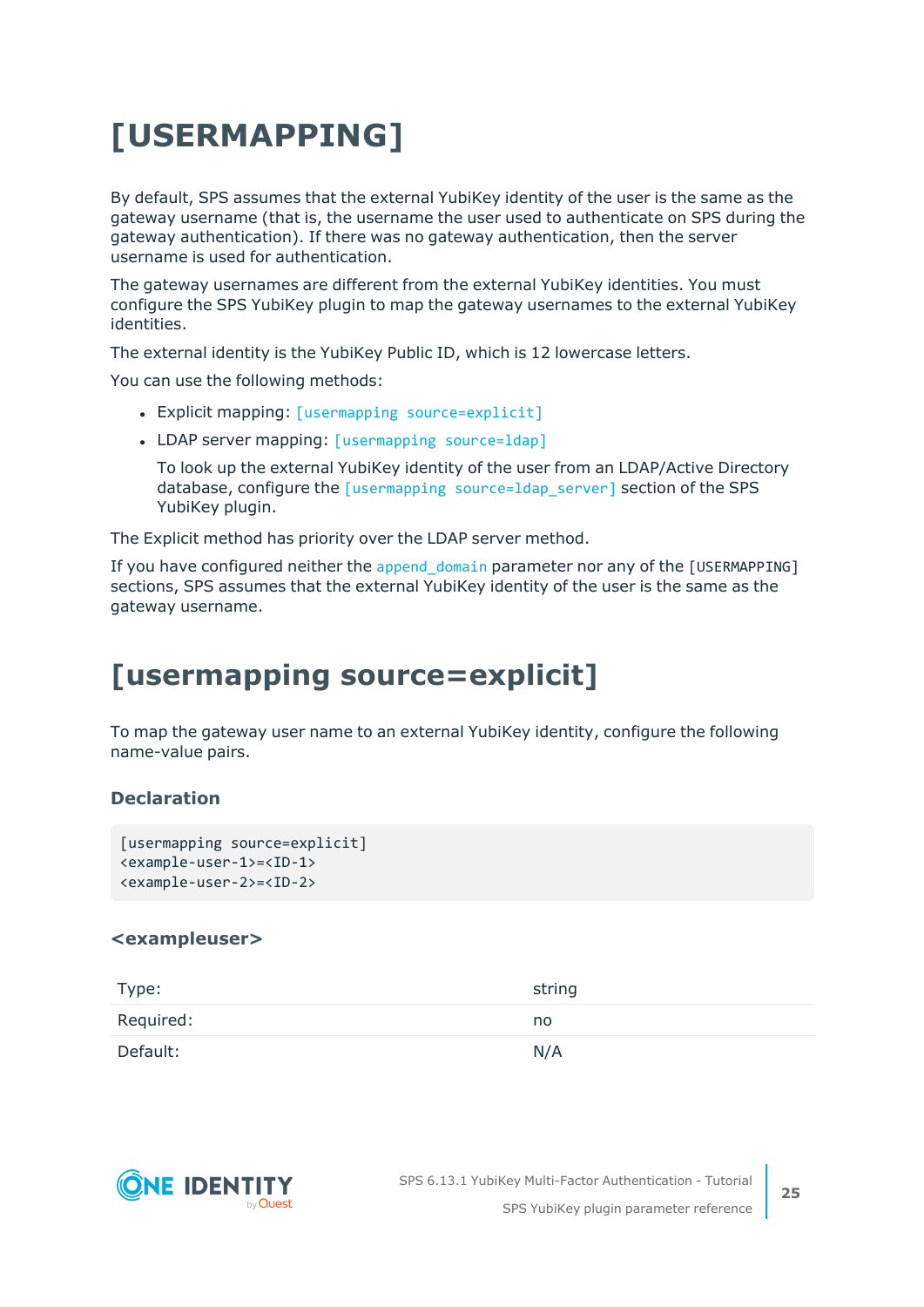*Description:* To map the gateway user name to an external YubiKey identity, configure the name-value pairs in the following way:

- Type the gateway user name instead of <example-user-1>.
- Type the external YubiKey ID instead of  $\langle$ ID-1>.

NOTE: Use this option only if there are not only a few users, or for testing purposes. If there are too many users, it can cause performance issues.

## <span id="page-25-0"></span>**[usermapping source=ldap\_server]**

To look up the external YubiKey identity of the user from an LDAP/Active Directory database, configure the  $[usermapping source=Idap server]$  server] section of the SPS YubiKey plugin.

### **Declaration**

```
[usermapping source=ldap server]
user attribute=description
```
You must configure the name of the LDAP Server policy in the  $\lceil 1 \text{day server} \rceil$  section.

If you configure both the append domain parameter in the  $\lceil$ username transform $\rceil$  section and the [usermapping source=1dap\_server] section of the SPS YubiKey plugin, SPS appends the  $\omega$  character and the value of the append domain parameter to the value retrieved from the LDAP database.

#### **user\_attribute**

| Type:     | string |
|-----------|--------|
| Required: | no     |
| Default:  | N/A    |

*Description:* The user attribute must be an LDAP/AD user attribute (with a nonempty UTF8 attribute string) that contains the external identity. For example, description, cn, mail. For a complete list see the User [class](https://docs.microsoft.com/en-gb/windows/desktop/ADSchema/c-user) section of the Active Directory Schema document.

# <span id="page-25-1"></span>**[username\_transform]**

This section contains username transformation-related settings.

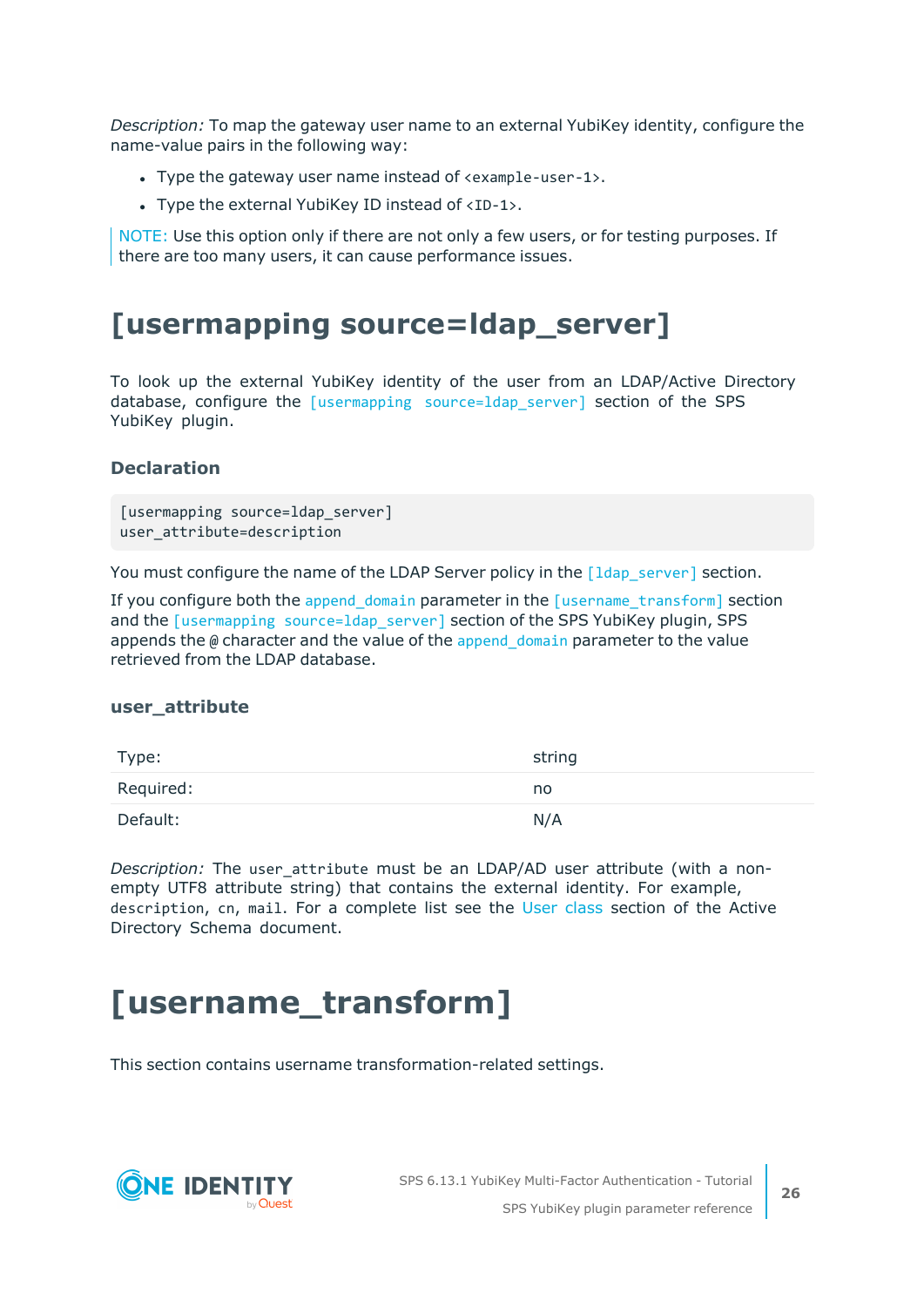### **Declaration**

```
[username transform]
append domain=<domain-without-@-character>
```
If you have configured [\[USERMAPPING\]](../../../../../Content/Guides/integrations/shared/plugin-section-usermapping.htm), the [username\_transform] process will run after the [\[USERMAPPING\]](../../../../../Content/Guides/integrations/shared/plugin-section-usermapping.htm) process.

#### **append\_domain**

| Type:     | string (nonrequired, no default) |
|-----------|----------------------------------|
| Required: | no                               |
| Default:  | N/A                              |

#### *Description:*

If the YubiKey service requires the use of domain name in the external YubiKey identity, configure the append domain parameter in the [\[username\\_transform\]](../../../../../Content/Guides/integrations/shared/plugin-section-username-transform.htm) section. In this case, SPS automatically appends the  $\omega$  character and the value of this option to the username from the session, and uses the resulting username on the YubiKey server to authenticate the user. For example, if the domain is set to append domain: example.com and the username is Example.User, the SPS plugin will look for the user Example.User@example.com on the YubiKey server.

If you configure both the [append\\_domain](#scb-plugin-section-username-transform-domain) parameter in the [\[username\\_transform\]](../../../../../Content/Guides/integrations/shared/plugin-section-username-transform.htm) section and the [usermapping [source=ldap\\_server\]](../../../../../Content/Guides/integrations/shared/plugin-section-usermapping-ldap.htm) section of the SPS YubiKey plugin, SPS appends the  $\omega$  character and the value of the append domain parameter to the value retrieved from the LDAP database.

# <span id="page-26-0"></span>**[ldap\_server]**

The LDAP Server policy that you want to use in an LDAP server usermapping source or an LDAP server group whitelist source. Required if you have configured  $[$ usermapping [source=ldap\\_server\]](#page-25-0) on page 26 and [whitelist [source=ldap\\_server\\_group\]](#page-22-0) on page 23.

### **Declaration**

```
[ldap server]
name=<name-of-LDAP-server-policy>
```
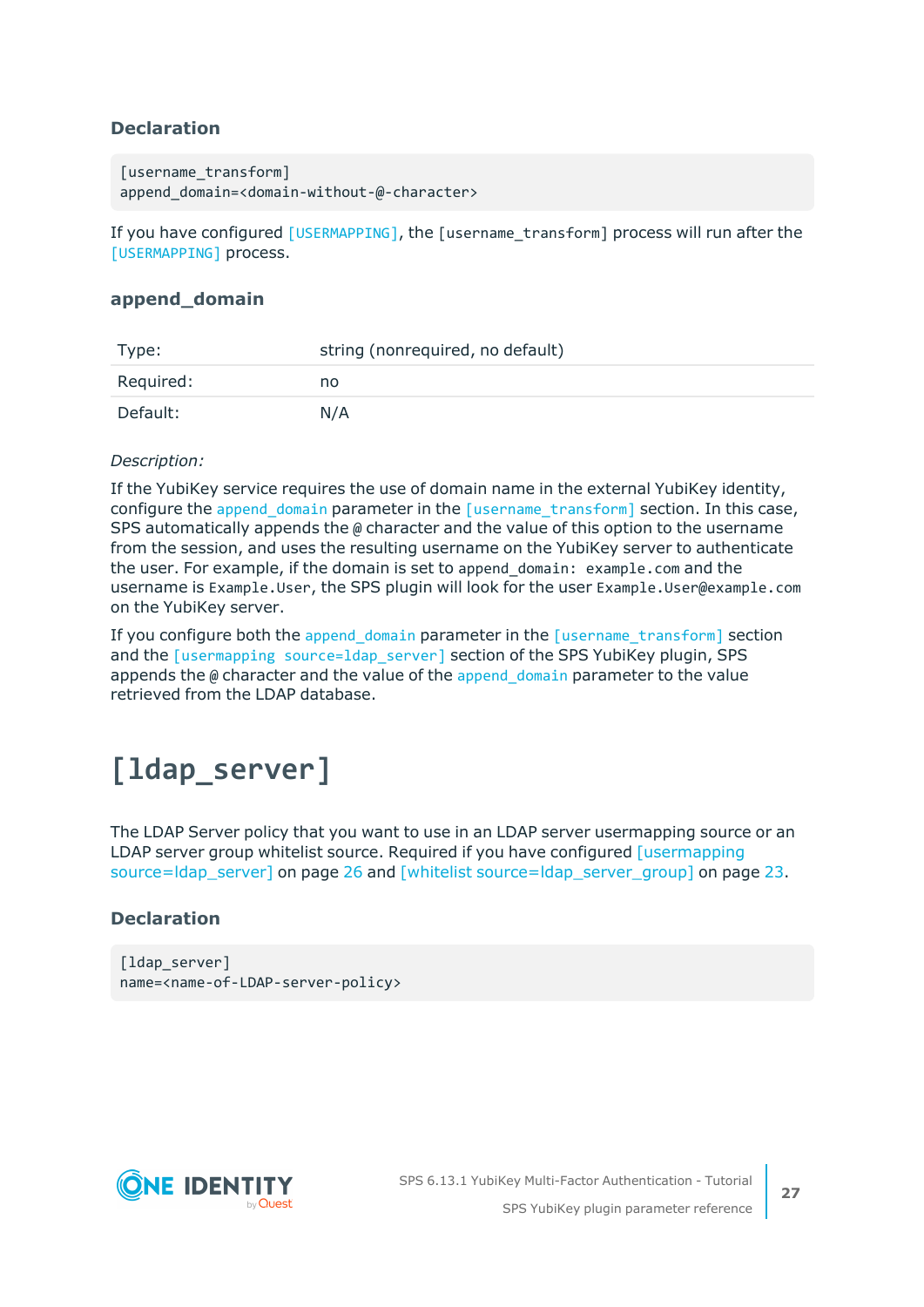#### **name**

| Type:     | string      |
|-----------|-------------|
| Required: | conditional |
| Default:  | N/A         |

*Description:* The name of a configured LDAP Server policy in SPS. For details on configuring LDAP policies, see ["Authenticating](https://support.oneidentity.com/technical-documents/safeguard-for-privileged-sessions/6.13.1/administration-guide/general-connection-settings/authenticating-users-to-an-ldap-server/) users to an LDAP server" in the Administration Guide.

# <span id="page-27-0"></span>**[credential\_store]**

This section contains settings related to storing sensitive information of the plugin.

#### **Declaration**

```
[credential store]
name=<name-of-credential-store-policy-that-hosts-sensitive-data>
```
#### **name**

| Type:     | string |
|-----------|--------|
| Required: | no     |
| Default:  | N/A    |

*Description:* The name of a local Credential Store policy configured on SPS. You can use this Credential Store to store sensitive information of the plugin in a secure way (for example, the api\_key value in the [yubikey] section).

<span id="page-27-1"></span>For details, see Store [sensitive](#page-31-0) plugin data securely.

# **[logging]**

This section contains logging-related settings.

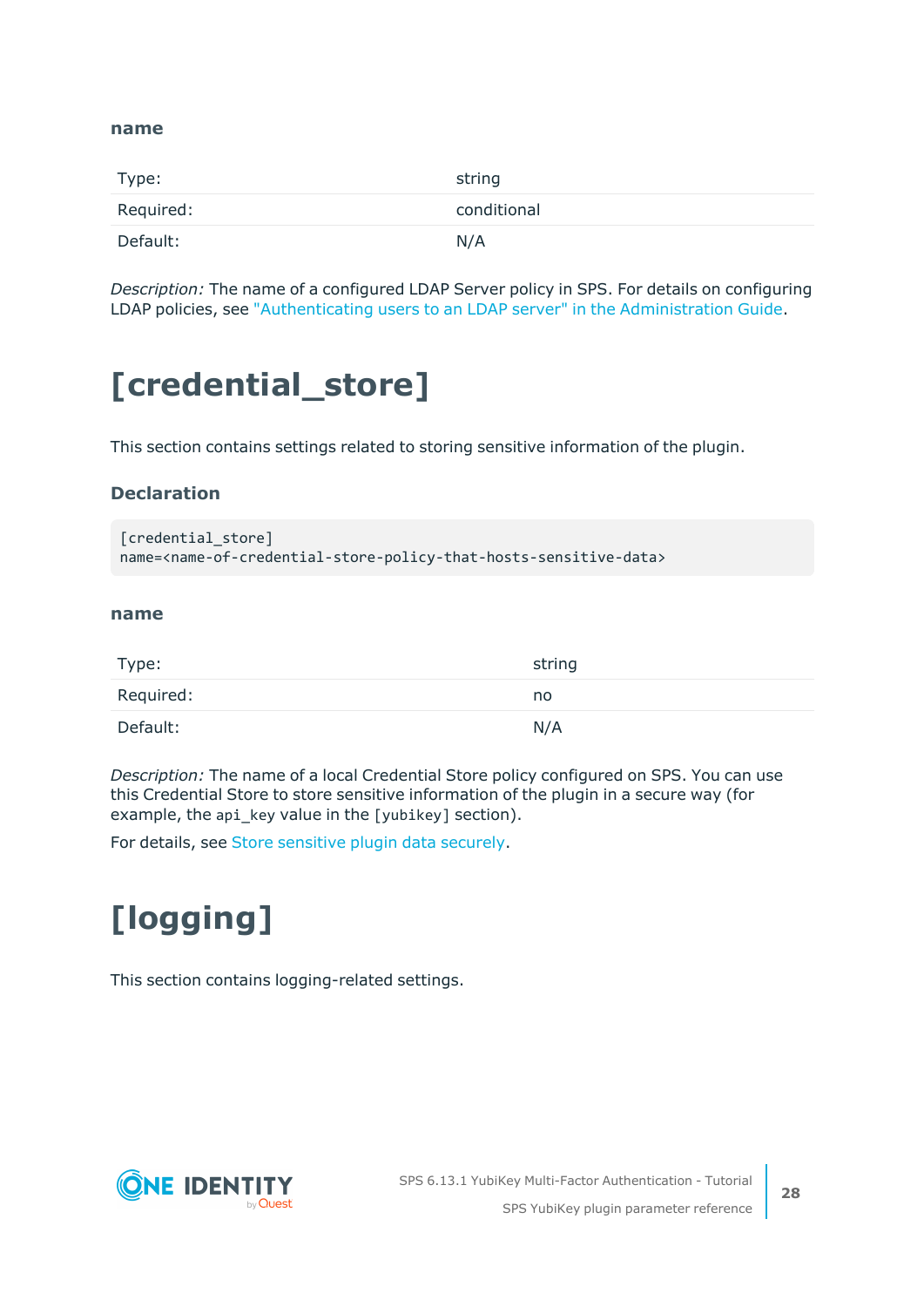### **Declaration**

### **log\_level**

| Type:     | integer or string |
|-----------|-------------------|
| Required: | no                |
| Default:  | info              |

*Description:* The logging verbosity of the plugin. The plugin sends the generated log messages to the SPS syslog system. You can check the log messages in the **Basic settings > Troubleshooting > View log files** section of the SPS web interface. To show only the messages generated by the plugins, filter on the plugin: string.

The possible values are:

- debug
- info
- warning
- $\cdot$  error
- critical

<span id="page-28-0"></span>For details, see Python logging API's log levels: [Logging](https://docs.python.org/2/library/logging.html#logging-levels) Levels.

# **[https\_proxy]**

This section contains HTTPS proxy-related settings.

### **Declaration**

```
[https_proxy]
server=<proxy-server-name-or-ip>
port=3128
```
#### **server**

Type: which is a string string string to the string string string in the string string  $\sim$ 

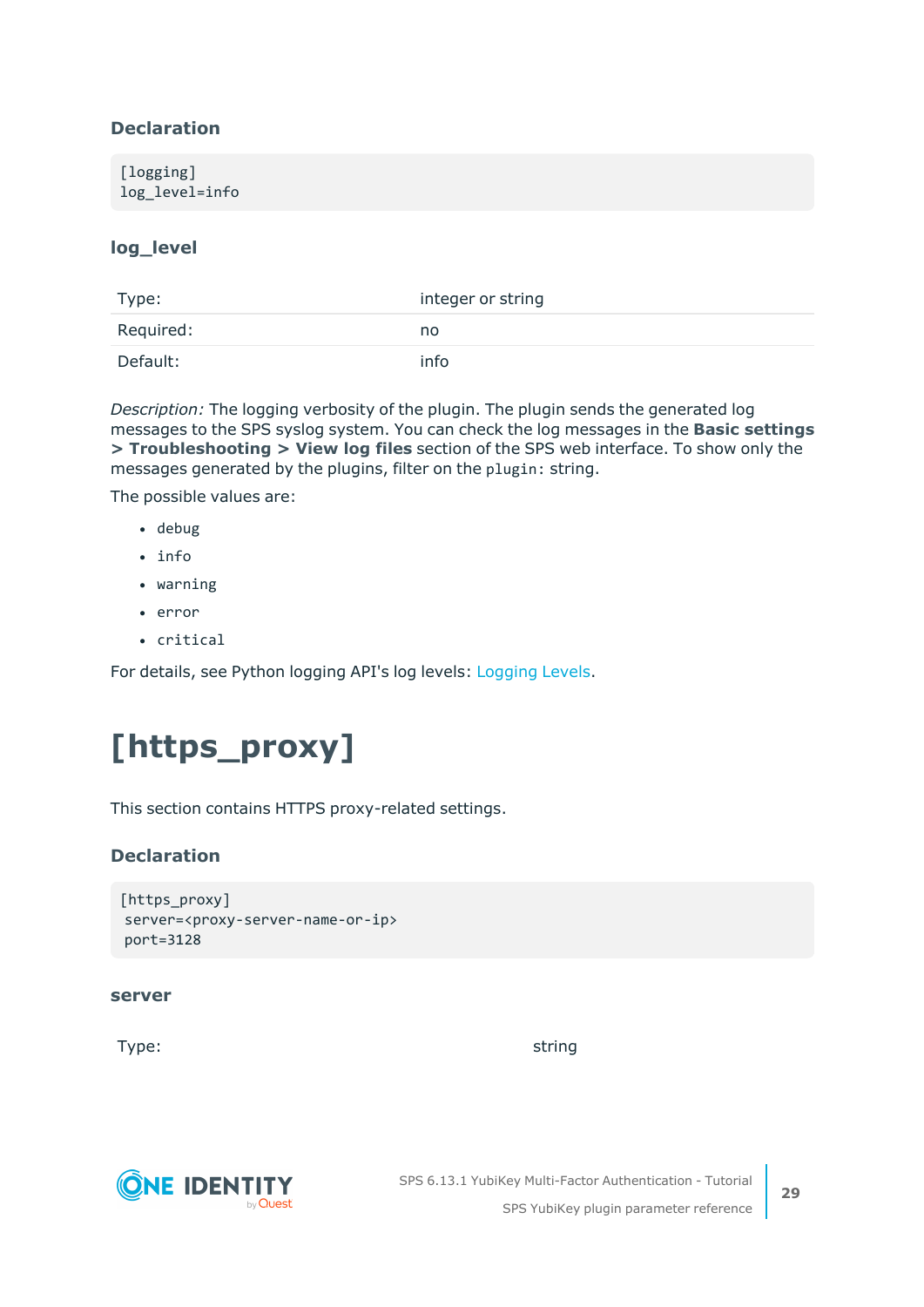| Required: | no  |
|-----------|-----|
| Default:  | N/A |

*Description:* The name or IP address of the HTTPS proxy server.

#### **name**

| Type:     | integer |
|-----------|---------|
| Required: | no.     |
| Default:  | 3128    |

<span id="page-29-0"></span>*Description:* The port number of the HTTPS proxy server.

# **[question\_1]**

NOTE: To configure this optional section, contact our [Support](https://support.oneidentity.com/one-identity-safeguard-for-privileged-sessions) Team.

To request additional information from the user (for example, ticket number), define one or more [question ] section (for example, [question 1], [question 2]). The user input will be stored under the value of key in the questions section of the session cookie.

*Description:* Used for communication between plugins. This is an interactive request/response right after authentication in order to supply data to Credential Store plugins. The question is transferred to the session cookie and all hooks of all plugins receive it.

For example, if you have an external authenticator app, you do not have to wait for the question to be prompted but can authenticate with a one-time password:

ssh otp=123456@root@scb

Name subsequent questions with the appropriate number (for example, [question 1], [question 2], and so on).

For details, see "Performing [authentication](https://support.oneidentity.com/technical-documents/safeguard-for-privileged-sessions/6.13.1/administration-guide/advanced-authentication-and-authorization-techniques/integrating-external-authentication-and-authorization-systems/performing-authentication-with-aa-plugin-in-terminal-connections/) with AA plugin in terminal connections" in the [Administration](https://support.oneidentity.com/technical-documents/safeguard-for-privileged-sessions/6.13.1/administration-guide/advanced-authentication-and-authorization-techniques/integrating-external-authentication-and-authorization-systems/performing-authentication-with-aa-plugin-in-terminal-connections/) Guide and "Performing [authentication](https://support.oneidentity.com/technical-documents/safeguard-for-privileged-sessions/6.13.1/administration-guide/advanced-authentication-and-authorization-techniques/integrating-external-authentication-and-authorization-systems/performing-authentication-with-aa-plugin-in-remote-desktop-connections/) with AA plugin in Remote Desktop connections" in the [Administration](https://support.oneidentity.com/technical-documents/safeguard-for-privileged-sessions/6.13.1/administration-guide/advanced-authentication-and-authorization-techniques/integrating-external-authentication-and-authorization-systems/performing-authentication-with-aa-plugin-in-remote-desktop-connections/) Guide.

### **prompt**

| Type:     | string |
|-----------|--------|
| Required: | yes    |
| Default:  | N/A    |



SPS 6.13.1 YubiKey Multi-Factor Authentication - Tutorial SPS YubiKey plugin parameter reference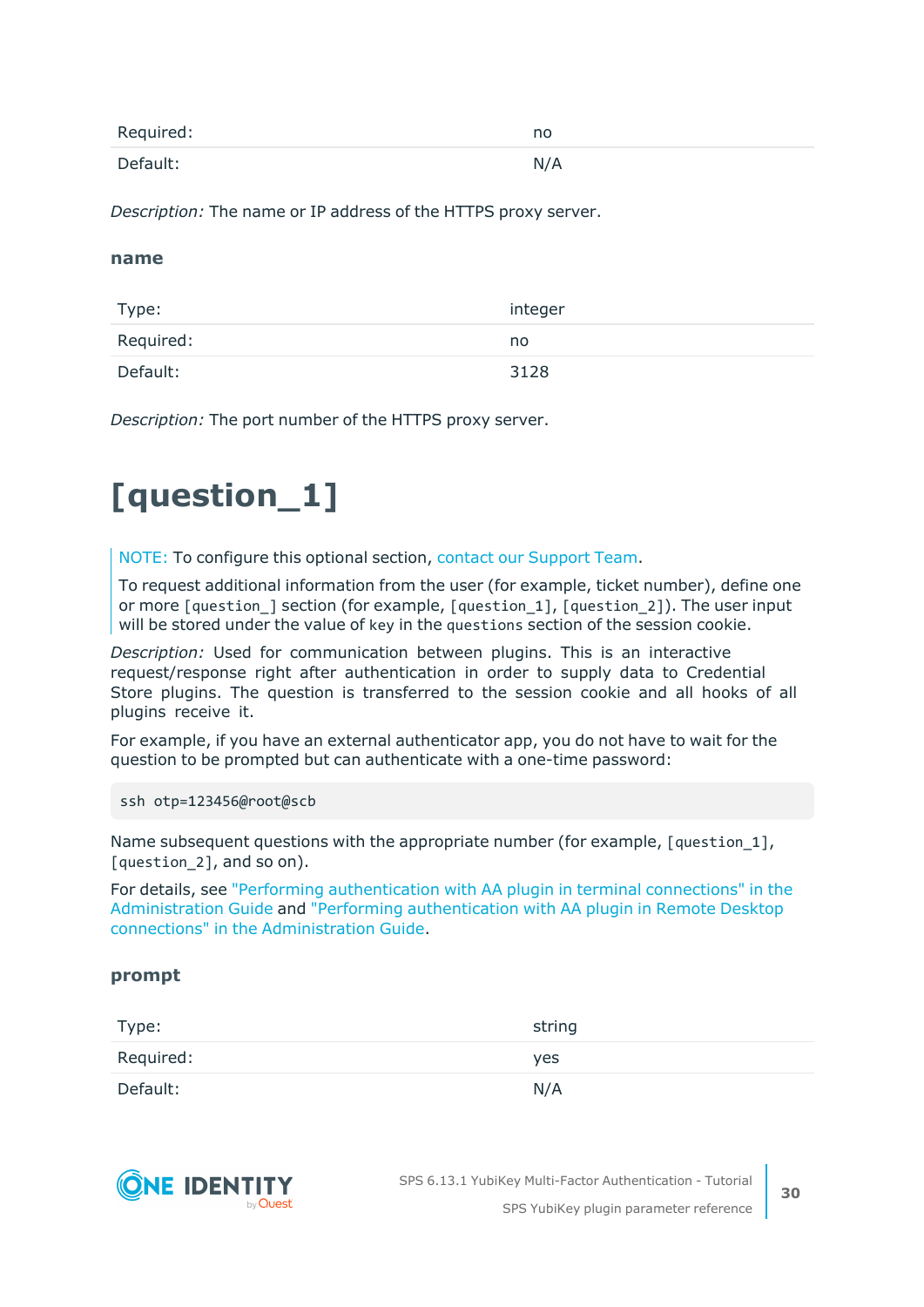*Description:* The question itself in text format.

**key**

| Type:     | string |
|-----------|--------|
| Required: | yes    |
| Default:  | N/A    |

*Description:* The name of the name-value pair.

### **disable\_echo**

| Type:     | boolean (yes no) |
|-----------|------------------|
| Required: | no               |
| Default:  | no               |

*Description:* Whether the answer to the question is visible (yes), or replaced with asterisks (no).

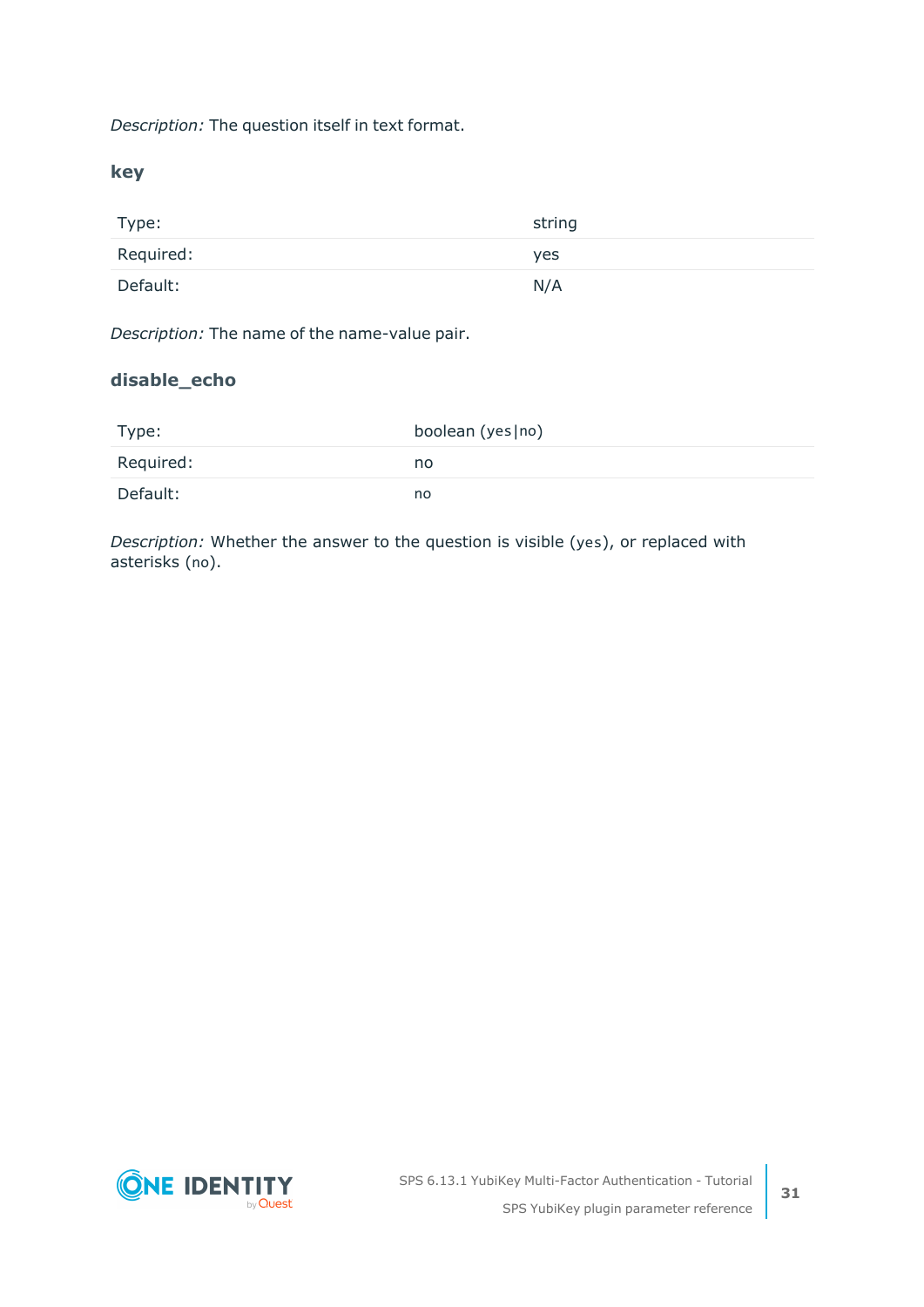# <span id="page-31-0"></span>**Store sensitive plugin data securely**

By default, the configuration of the plugin is stored on SPS in the configuration of SPS. Make sure that you store the sensitive parameters (for example, api key) of the plugin in an encrypted way.

#### *To store sensitive plugin data securely*

1. Log in to SPS, navigate to **Policies > Credential Stores** and create a **Local** Credential Store. For details, see ["Configuring](https://support.oneidentity.com/technical-documents/safeguard-for-privileged-sessions/6.13.1/administration-guide/advanced-authentication-and-authorization-techniques/using-credential-stores-for-server-side-authentication/configuring-local-credential-stores/) local Credential Stores" in the [Administration](https://support.oneidentity.com/technical-documents/safeguard-for-privileged-sessions/6.13.1/administration-guide/advanced-authentication-and-authorization-techniques/using-credential-stores-for-server-side-authentication/configuring-local-credential-stores/) Guide.

Instead of usernames and passwords, you will store the configuration parameters of the plugin in this Credential Store.

- 2. Add the plugin parameters you want to store in an encrypted way to the Credential Store. You can store any configuration parameter of the plugin in the Credential Store, but note that if an option appears in the Credential Store, the plugin will use it. If the same parameter appears in the configuration of the plugin, it will be ignored.
	- <sup>l</sup> Enter the name of the configuration section without the brackets in the **Host** field (for example, yubikey).
	- **.** Enter the name of the plugin parameter in the **Username** field (for example, api key).
	- <sup>l</sup> Enter the value of the plugin parameter in the **Passwords** field.

**Commit** 

 $\blacksquare$  Click

- 3. Navigate to the configuration of the plugin on the **Policies > AA Plugin Configurations** page.
- 4. In the plugin configuration file, enter the name of the local Credential Store under the [\[credential\\_store\]](../../../../../Content/Guides/integrations/shared/plugin-section-cred-store.htm) section as the value of the [name](#scb-plugin-option-cred-store-name) parameter.
- 5. Enter \$ as the value of the parameter storing sensitive data.

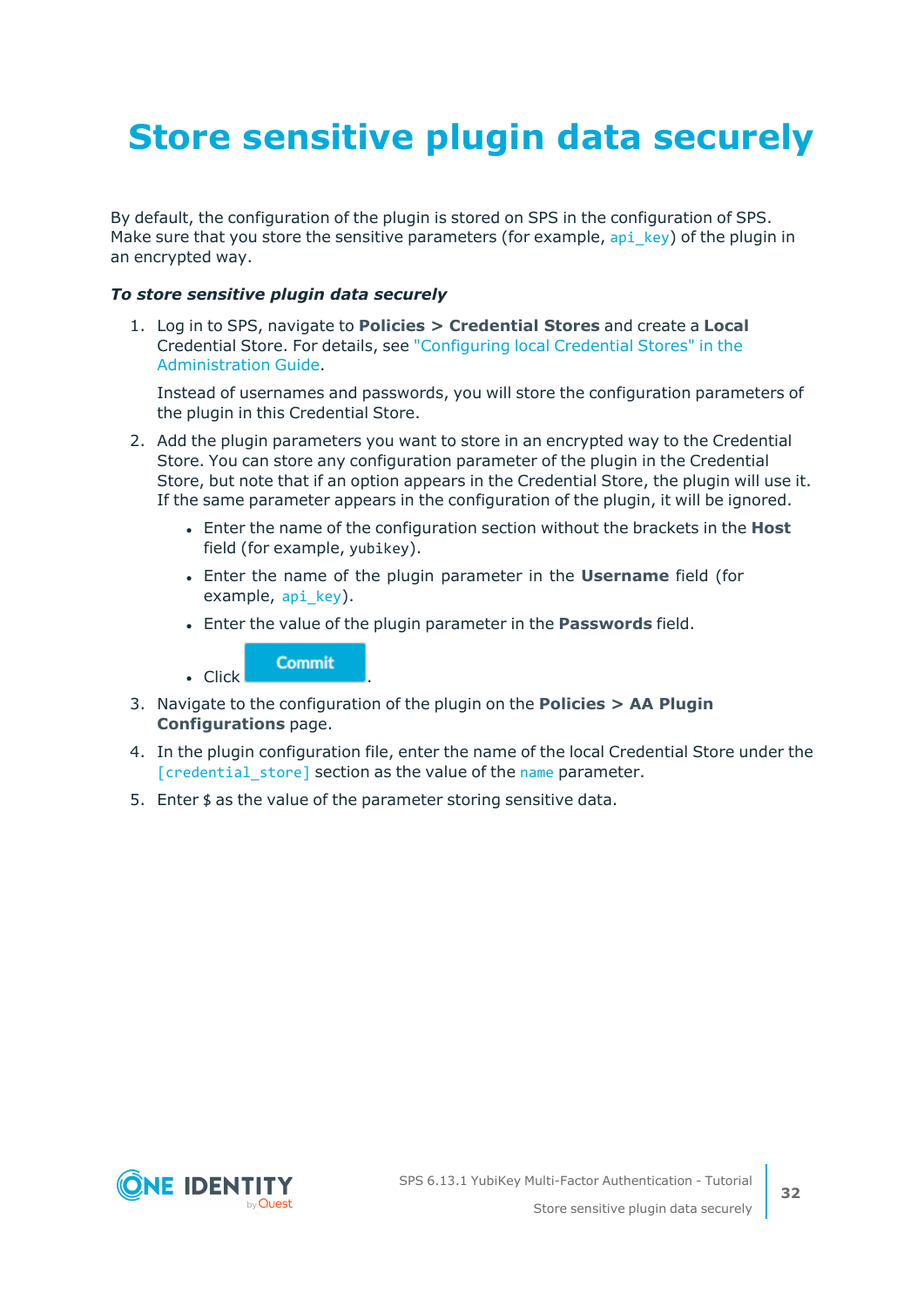# <span id="page-32-0"></span>**Perform multi-factor authentication with the SPS YubiKey plugin in terminal connections**

The following describes how to establish a terminal connection (SSH, TELNET, or TN3270) to a server.

#### *To establish a terminal connection (SSH, TELNET, or TN3270) to a server*

1. Connect to the server.

If you can authenticate using an OTP or token, encode the OTP as part of the username. You can use the @ as a field separator.

**Example:**

ssh otp=YOUR-ONE-TIME-PASSWORD@user@server

Replace YOUR-ONE-TIME-PASSWORD with your actual OTP.

- 2. If SPS prompts you for further information, enter the requested information. If you need to authenticate with an OTP, but you have not supplied the OTP in your username, you will be prompted to enter the OTP.
- 3. Authenticate on the server.
- 4. If authentication is successful, you can access the server.



SPS 6.13.1 YubiKey Multi-Factor Authentication - Tutorial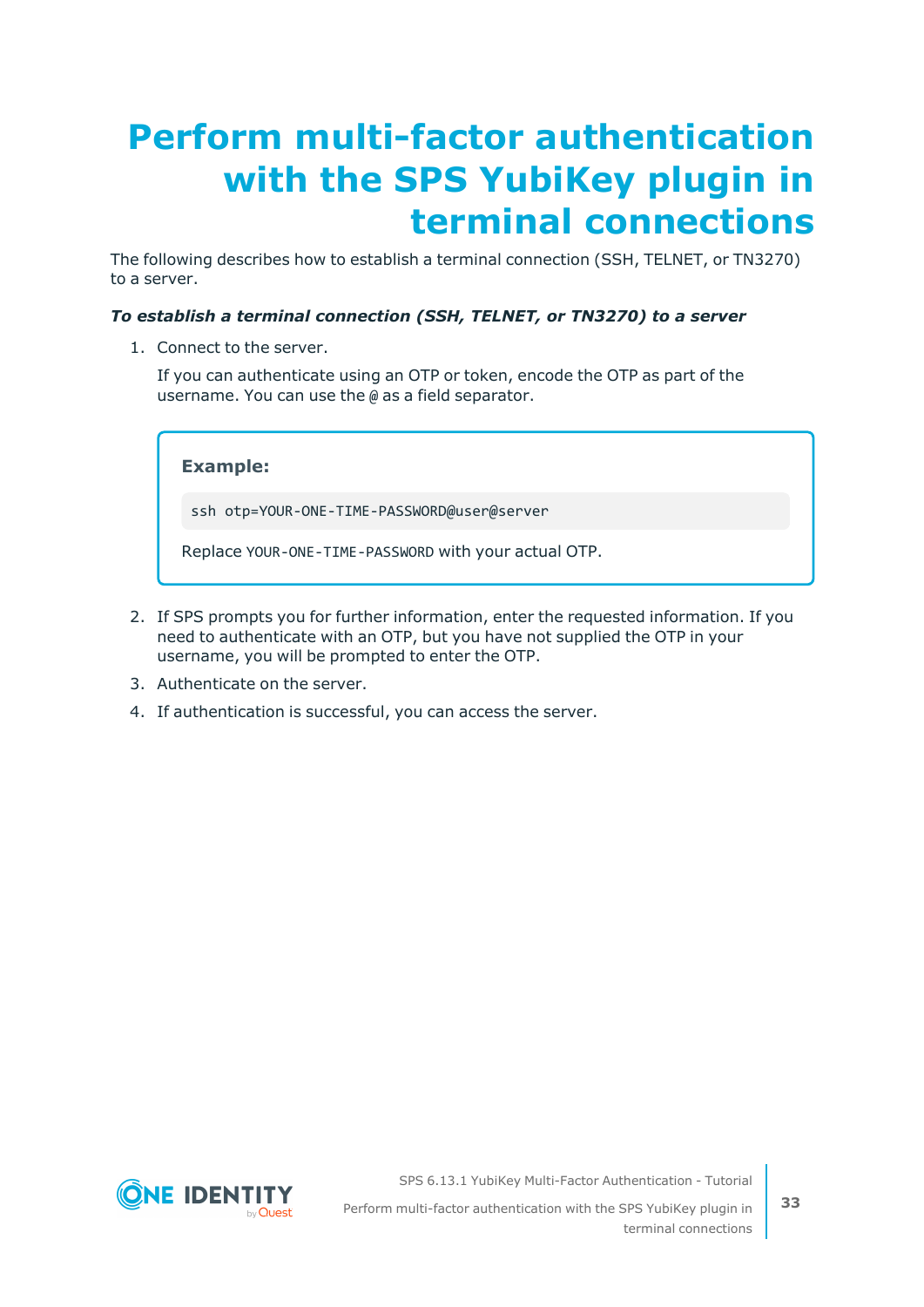# <span id="page-33-0"></span>**Perform multi-factor authentication with the SPS YubiKey plugin in Remote Desktop (RDP) connections**

The following section describes how to establish a Remote Desktop (RDP) connection to a server when the **AA plugin** is configured.

#### *To establish a RDP connection to a server when the AA plugin is configured*

- 1. Open your Remote Desktop client application.
- 2. If you have to provide additional information to authenticate on the server, you must enter this information in your Remote Desktop client application in the *User name* field, before the regular content (for example, your username) of the field.

If you can authenticate using an OTP or token, encode the OTP as part of the username. To encode additional data, you can use the following special characters:

- % as a field separator
- $\bullet$  ~ as the equal sign
- $\cdot$  ^ as a colon (for example, to specify the port number or an IPv6 IP address)

#### **Example:**

For example, use the following format:

domain\otp~YOUR-ONE-TIME-PASSWORD%Administrator

Replace YOUR-ONE-TIME-PASSWORD with your actual OTP.

3. Connect to the server.

If you need to authenticate using a push notification, approve the connection in your mobile app.

- 4. Authenticate on the server.
- 5. If authentication is successful, you can access the server.



SPS 6.13.1 YubiKey Multi-Factor Authentication - Tutorial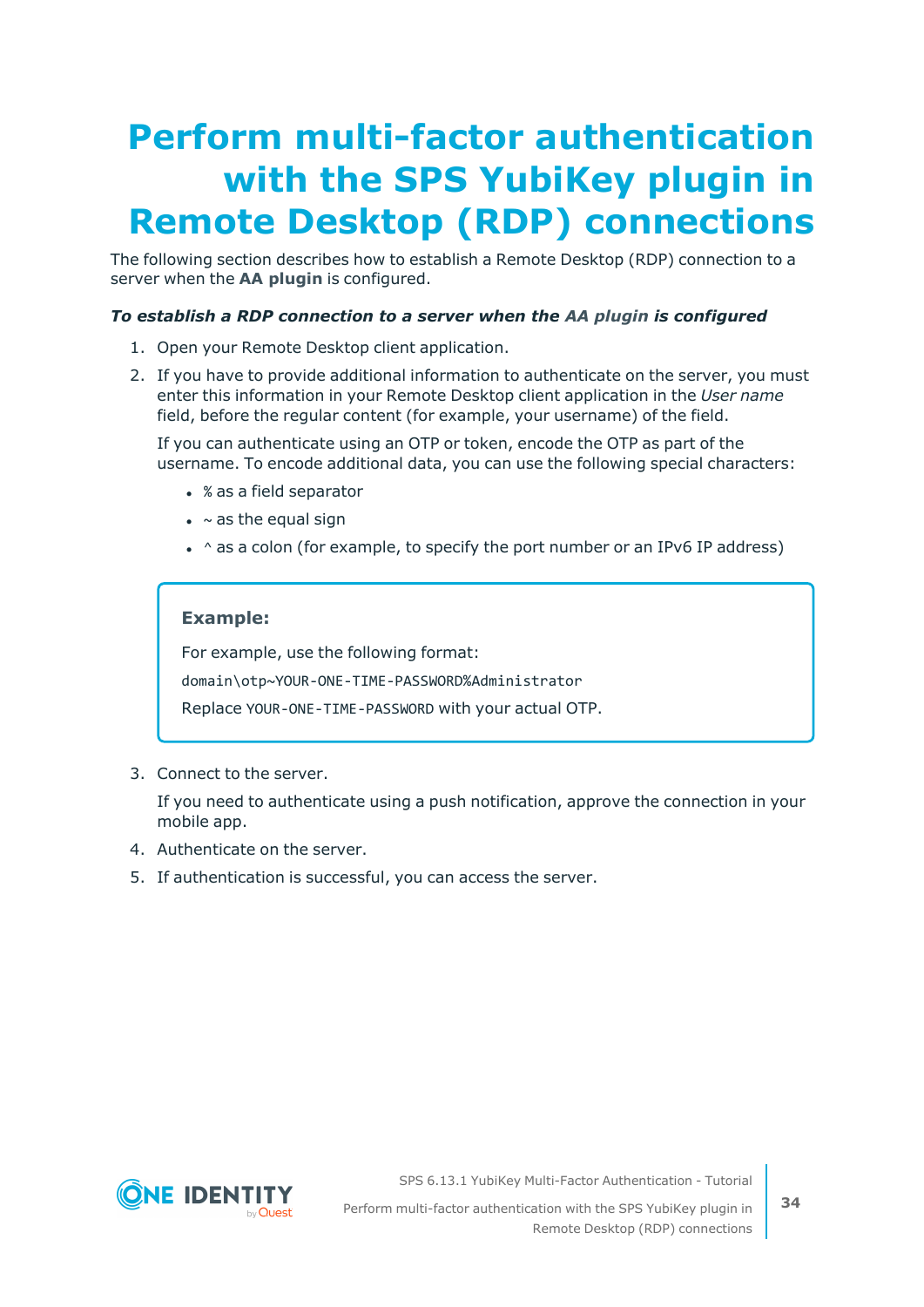# <span id="page-34-0"></span>**Perform multi-factor authentication with the SPS YubiKey plugin in Microsoft SQL Server (MSSQL) connections**

The following section describes how to establish a Microsoft SQL Server (MSSQL) connection to a server when the **AA plugin** is configured.

### *To establish a MSSQL connection to a server when the AA plugin is configured*

- 1. Open your SQL client application.
- 2. If you have to provide additional information to authenticate on the server, you must enter this information in your SQL client application in the *User name* field, before the regular content (for example, your username) of the field.

If you can authenticate using an OTP or token, encode the OTP as part of the username. To encode additional data, you can use the following special characters:

- % as a field separator
- $\bullet$  ~ as the equal sign
- $\cdot$  ^ as a colon (for example, to specify the port number or an IPv6 IP address)

#### **Example:**

For example, use the following format: domain\otp~YOUR-ONE-TIME-PASSWORD%Administrator

Replace YOUR-ONE-TIME-PASSWORD with your actual OTP.

3. Connect to the server.

If you need to authenticate using a push notification, approve the connection in your mobile app.

- 4. Authenticate on the server.
- 5. If authentication is successful, you can access the server.



SPS 6.13.1 YubiKey Multi-Factor Authentication - Tutorial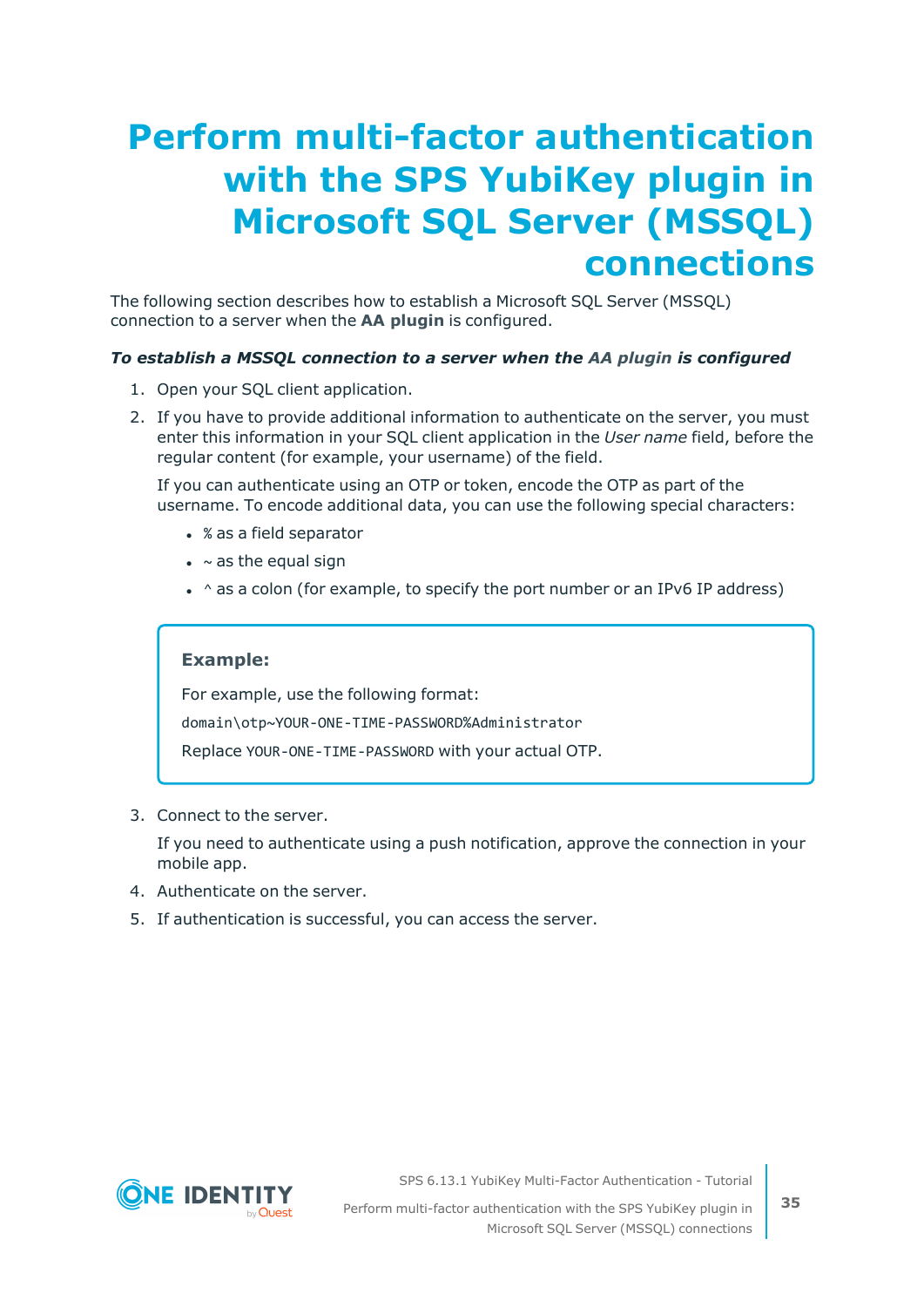<span id="page-35-0"></span>One Identity solutions eliminate the complexities and time-consuming processes often required to govern identities, manage privileged accounts and control access. Our solutions enhance business agility while addressing your IAM challenges with on-premises, cloud and hybrid environments.



**36**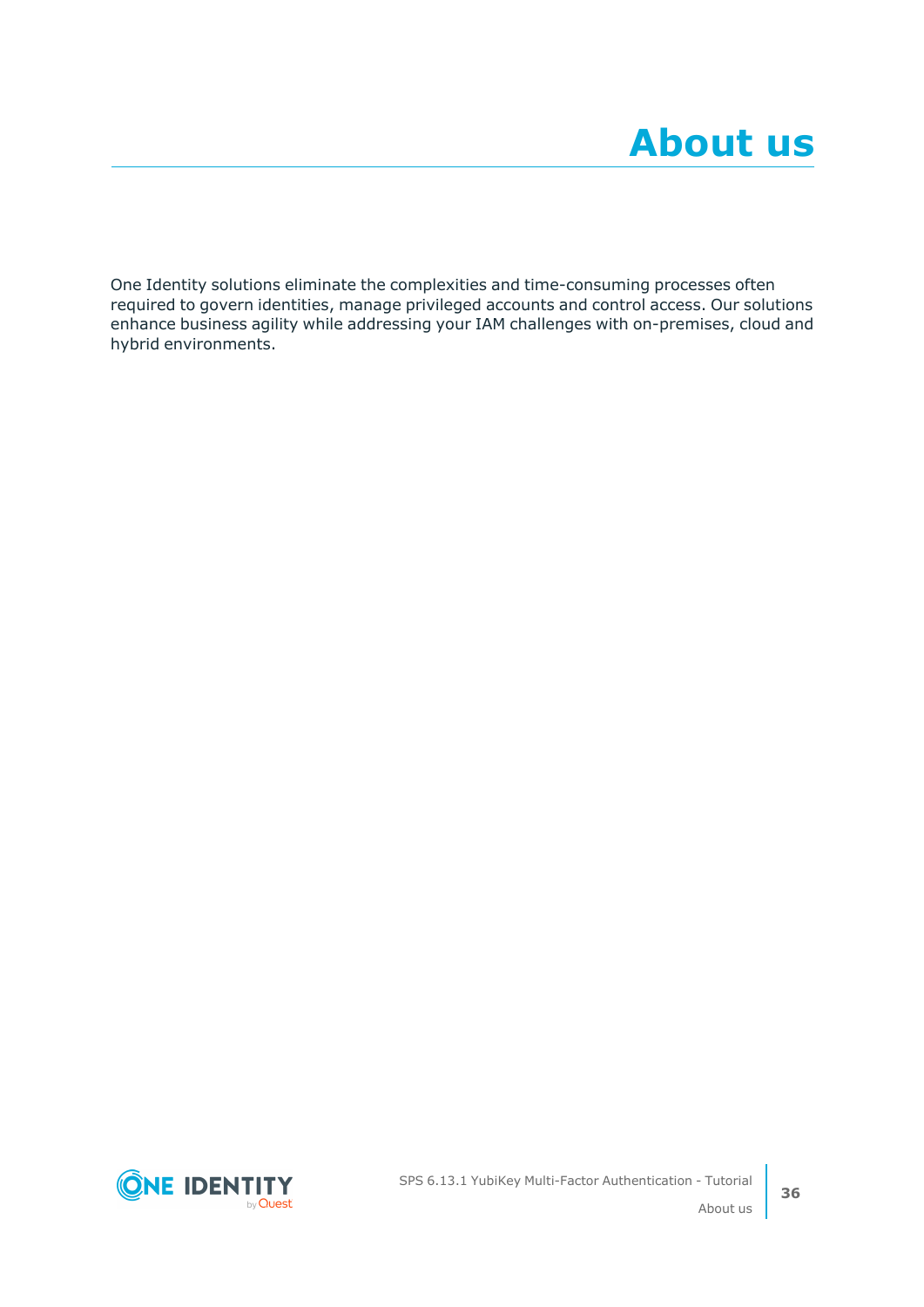# **Contacting us**

<span id="page-36-0"></span>For sales and other inquiries, such as licensing, support, and renewals, visit [https://www.oneidentity.com/company/contact-us.aspx.](https://www.oneidentity.com/company/contact-us.aspx)

**ONE IDENTITY** by **Quest** 

**37**